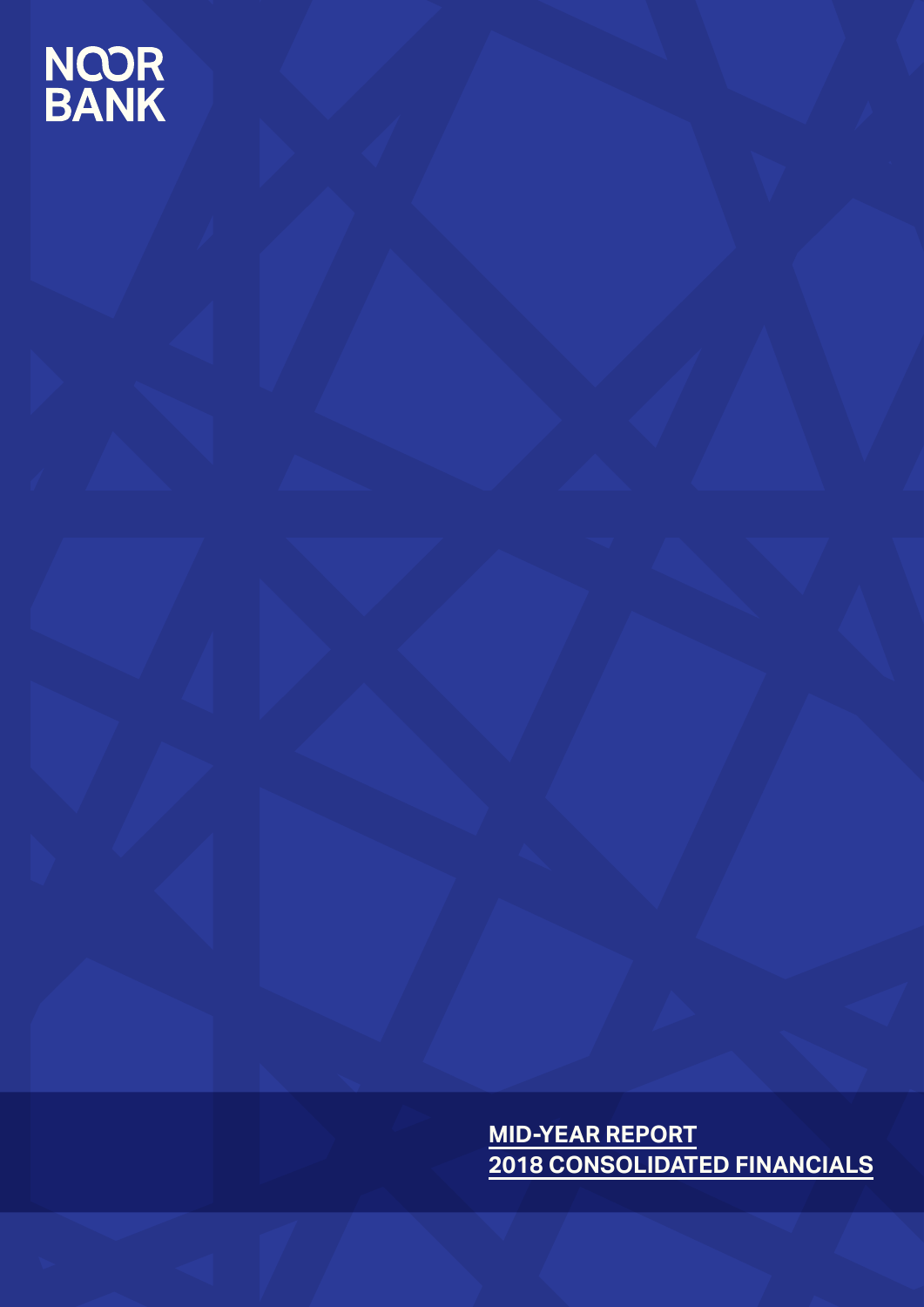**Condensed consolidated interim financial statements for the six month period ended 30 June 2018**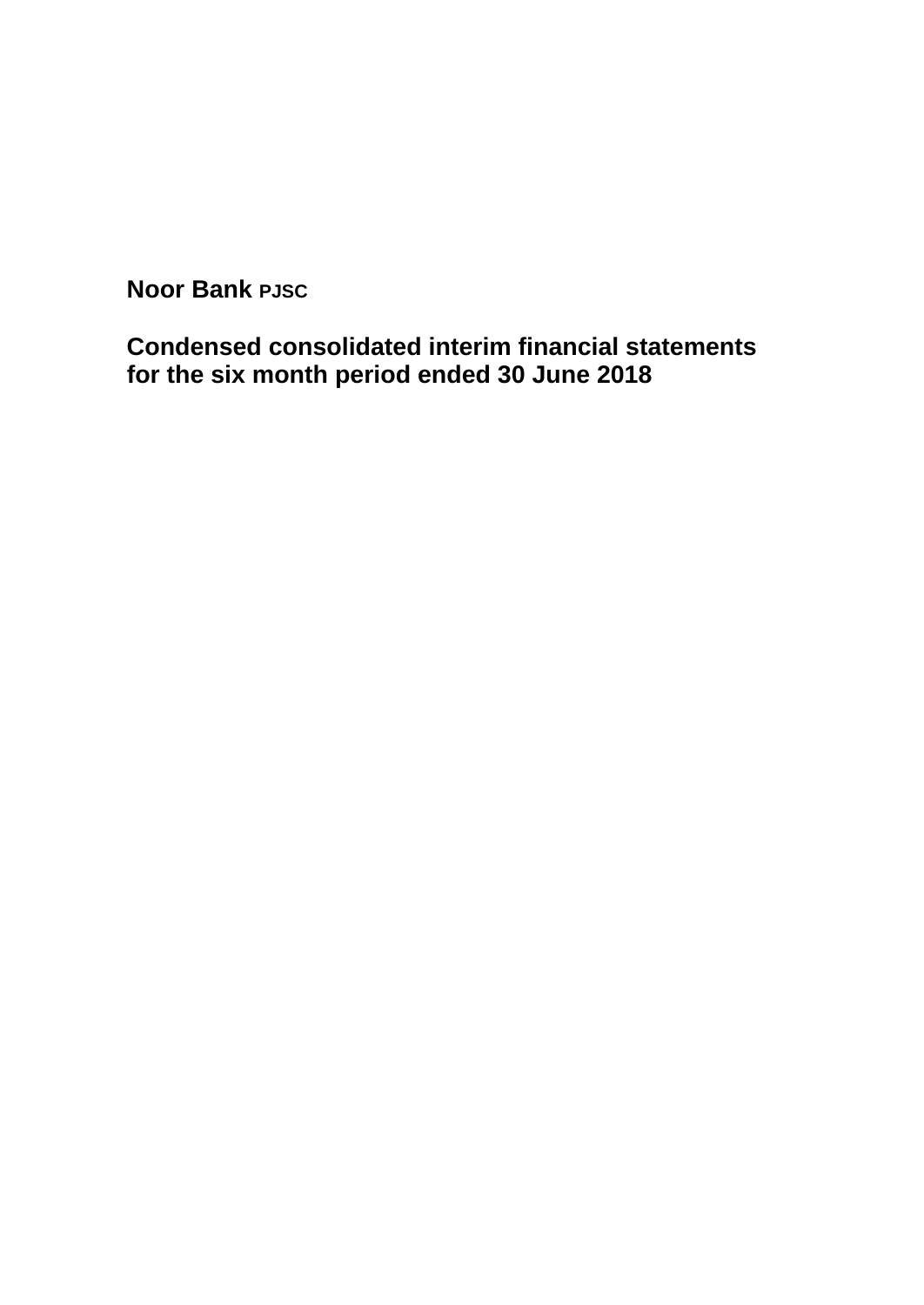# **Condensed consolidated interim financial statements for the six month period ended 30 June 2018**

|                                                                            | <b>Pages</b>            |
|----------------------------------------------------------------------------|-------------------------|
| <b>Review report</b>                                                       | 1                       |
| Condensed consolidated interim statement of financial position             | $\mathbf{2}$            |
| <b>Condensed consolidated interim income statement</b>                     | 3                       |
| Condensed consolidated interim statement of comprehensive<br>income        | $\overline{\mathbf{4}}$ |
| Condensed consolidated interim statement of changes in equity              | 5                       |
| Condensed consolidated interim statement of cash flows                     | 6                       |
| Notes to the condensed consolidated interim financial<br><b>statements</b> | $7 - 32$                |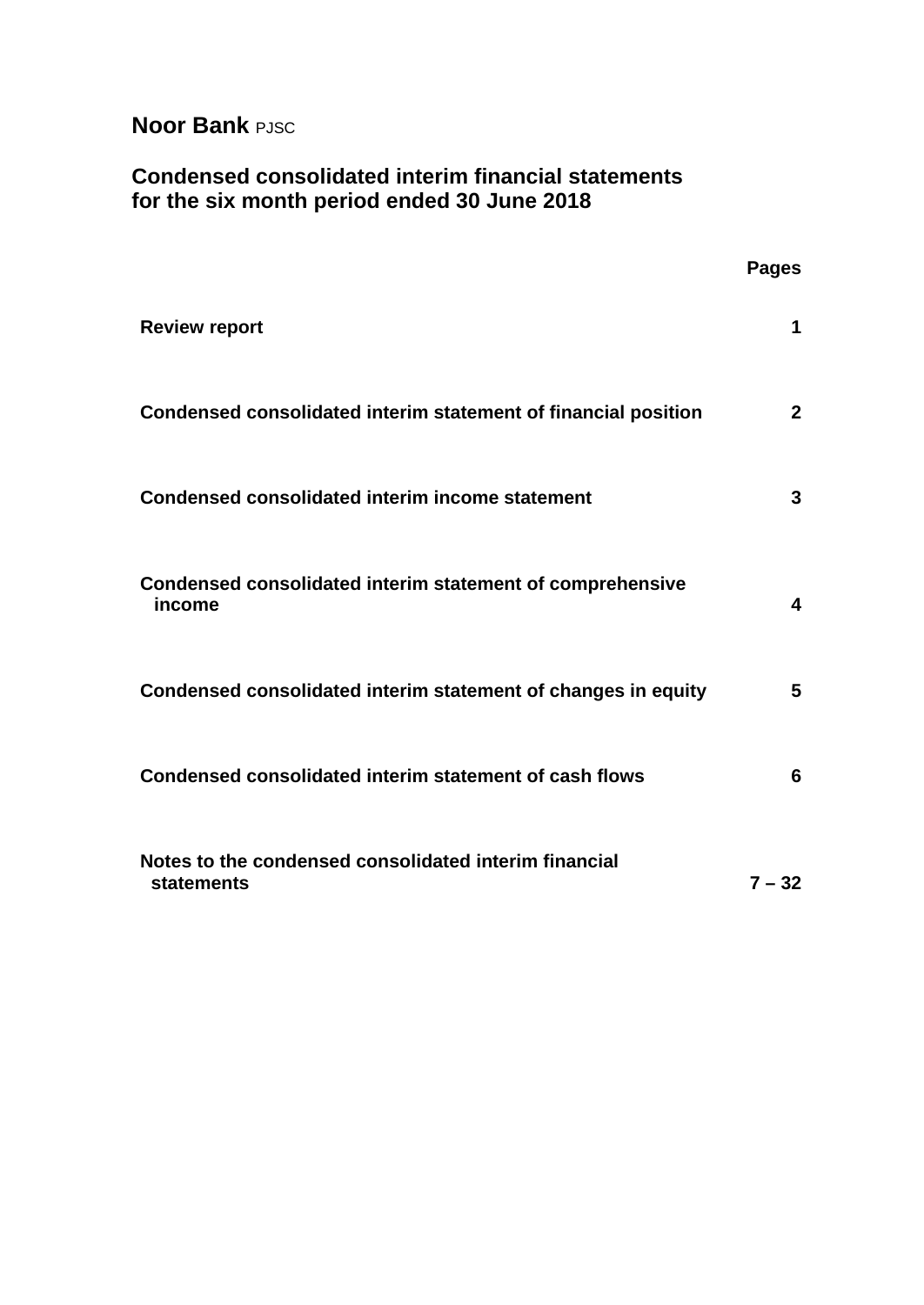

#### **Review report to the Directors of Noor Bank PJSC**

#### **Introduction**

We have reviewed the accompanying condensed consolidated interim statement of financial position of Noor Bank PJSC ("the Bank") and its subsidiaries (together referred to as "the Group") as of 30 June 2018 and the related condensed consolidated interim income statement and condensed consolidated interim statements of comprehensive income for the three month and six month periods then ended, condensed consolidated interim statement of changes in equity and cash flows for the six month period then ended and other explanatory notes. Management is responsible for the preparation and presentation of these condensed consolidated interim financial statements in accordance with International Accounting Standard 34 – Interim Financial Reporting ("IAS 34"). Our responsibility is to express a conclusion on these condensed consolidated interim financial statements based on our review.

#### **Scope of review**

We conducted our review in accordance with the International Standard on Review Engagements 2410, "Review of interim financial information performed by the independent auditor of the entity". A review of condensed consolidated interim financial statements consists of making inquiries, primarily of persons responsible for financial and accounting matters, and applying analytical and other review procedures. A review is substantially less in scope than an audit conducted in accordance with International Standards on Auditing and consequently does not enable us to obtain assurance that we would become aware of all significant matters that might be identified in an audit. Accordingly, we do not express an audit opinion.

#### **Conclusion**

Based on our review, nothing has come to our attention that causes us to believe that the accompanying condensed consolidated interim financial statements are not prepared, in all material respects, in accordance with IAS 34.

PricewaterhouseCoopers 14 August 2018

Vacques (whitey

Jacques Fakhoury Registered Auditor Number 379 Dubai, United Arab Emirates

*PricewaterhouseCoopers (Dubai Branch), License no. 102451 Emaar Square, Building 4, Level 8, P O Box 11987, Dubai - United Arab Emirates T: +971 (0)4 304 3100, F: +971 (0)4 346 9150, www.pwc.com/me*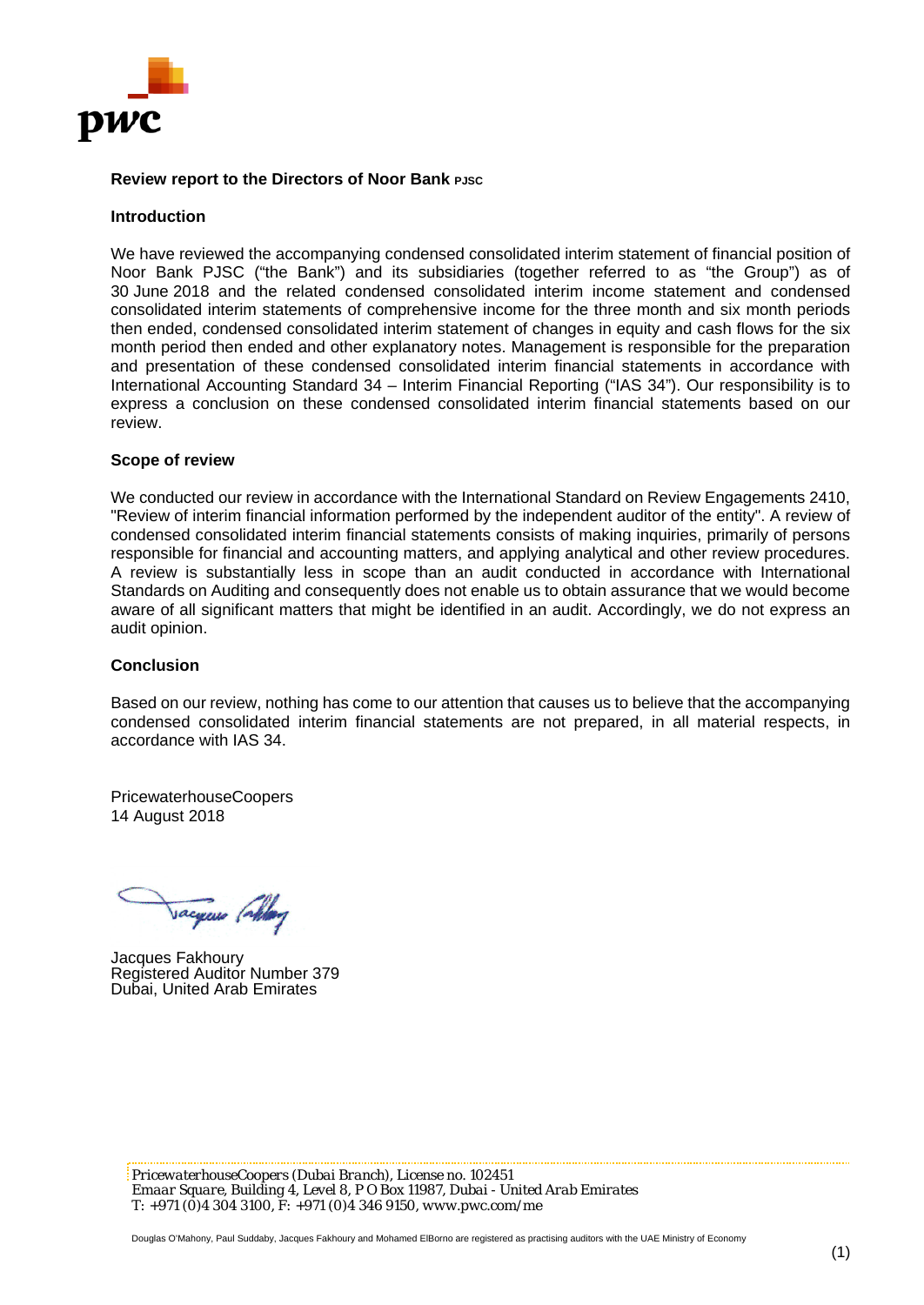# **Condensed consolidated interim statement of financial position**

*As at 30 June 2018*

|                                                     |                | 30 June<br>2018               | 31 December<br>2017         |
|-----------------------------------------------------|----------------|-------------------------------|-----------------------------|
|                                                     | <b>Note</b>    | (Unaudited)<br><b>AED'000</b> | (Audited)<br><b>AED'000</b> |
| <b>ASSETS</b>                                       |                |                               |                             |
| Cash and balances with the UAE Central Bank         | 4              | 4,723,079                     | 4,577,677                   |
| Due from banks                                      | 5              | 3,847,664                     | 4,880,190                   |
| Investments in Islamic financing instruments        | 6              | 29,842,267                    | 27,449,688                  |
| Investments in Islamic sukuk                        | $\overline{7}$ | 5,422,215                     | 3,726,988                   |
| Investment properties                               | 8              | 1,203,619                     | 1,178,947                   |
| Other assets                                        |                | 371,495                       | 681,821                     |
| Property and equipment                              | 9              | 182,050                       | 173,227                     |
| <b>Total assets</b>                                 |                | 45,592,389                    | 42,668,538                  |
|                                                     |                |                               |                             |
| <b>LIABILITIES AND EQUITY</b><br><b>LIABILITIES</b> |                |                               |                             |
| <b>Customer deposits</b>                            | 10             | 30,851,136                    | 30,329,118                  |
| Due to banks                                        | 11             | 2,226,118                     | 1,908,507                   |
| Sukuk financing instruments                         | 12             | 3,673,150                     | 1,836,450                   |
| <b>Other liabilities</b>                            |                | 3,057,618                     | 2,744,205                   |
| <b>Total liabilities</b>                            |                | 39,808,022                    | 36,818,280                  |
|                                                     |                |                               |                             |
| <b>EQUITY</b>                                       |                |                               |                             |
| Share capital                                       | 13             | 3,574,895                     | 3,574,895                   |
| Tier 1 sukuk                                        | 14             | 1,836,500                     | 1,836,500                   |
| <b>Statutory reserve</b>                            | 15             | 286,779                       | 286,779                     |
| Revaluation surplus on land and buildings           | 9              | 117,442                       | 118,884                     |
| Fair value reserve on Islamic sukuk at FVOCI        |                | (43, 791)                     | (7, 250)                    |
| Retained earnings                                   |                | 12,542                        | 40,450                      |
| <b>Total equity</b>                                 |                | 5,784,367                     | 5,850,258                   |
| <b>Total liabilities and equity</b>                 |                | 45,592,389                    | 42,668,538                  |

These condensed consolidated interim financial statements were approved by the Board of Directors on 8 August 2018 and signed on its behalf by:

………………………… …………………………

Director Director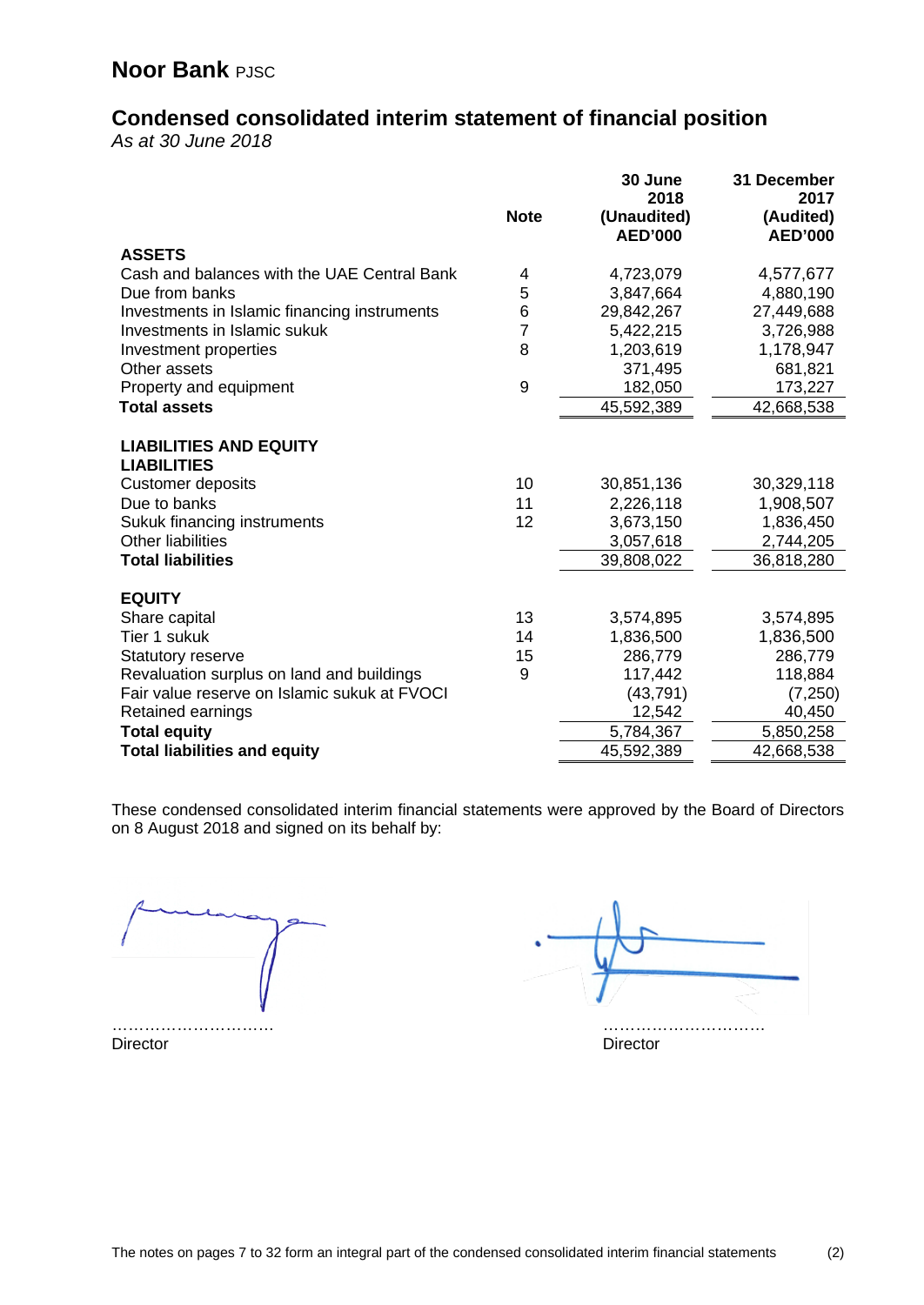# **Condensed consolidated interim income statement (Unaudited)**

*for the six month period ended 30 June 2018*

|                                                                               |             | Three month period<br>ended 30 June<br>2018<br>2017 |                | Six month period<br>ended 30 June<br>2018 | 2017           |
|-------------------------------------------------------------------------------|-------------|-----------------------------------------------------|----------------|-------------------------------------------|----------------|
|                                                                               | <b>Note</b> | <b>AED'000</b>                                      | <b>AED'000</b> | <b>AED'000</b>                            | <b>AED'000</b> |
| <b>Operating income</b><br>Income from Islamic financing and                  |             |                                                     |                |                                           |                |
| sukuk                                                                         | 16          | 478,198                                             | 380,579        | 912,966                                   | 751,580        |
| Depositors' and sukuk holders' share<br>of profit                             | 17          | (161, 162)                                          | (90, 411)      | (286, 599)                                | (182,201)      |
| Net income from Islamic financing<br>and sukuk                                |             | 317,036                                             | 290,168        | 626,367                                   | 569,379        |
| Fee and other income, net of charges<br>(Loss)/gain on investments in Islamic | 18          | 172,663                                             | 228,902        | 359,247                                   | 400,017        |
| sukuk                                                                         | 19          | (2, 813)                                            | 38,014         | 3,335                                     | 47,994         |
| <b>Total operating income</b>                                                 |             | 486,886                                             | 557,084        | 988,949                                   | 1,017,390      |
| <b>Operating expenses</b>                                                     |             |                                                     |                |                                           |                |
| Staff costs                                                                   |             | (124, 932)                                          | (138, 776)     | (248, 027)                                | (276, 372)     |
| General and administration expenses                                           |             | (43, 778)                                           | (37,026)       | (84, 937)                                 | (73, 203)      |
| Depreciation                                                                  |             | (6, 595)                                            | (8,009)        | (13,996)                                  | (15, 440)      |
| <b>Total operating expenses</b>                                               |             | 175,305)                                            | (183, 811)     | (346,960)                                 | (365, 015)     |
| <b>Operating profit before impairment</b>                                     |             |                                                     |                |                                           |                |
| charge                                                                        |             | 311,581                                             | 373,273        | 641,989                                   | 652,375        |
| Impairment charge on financial<br>assets, net                                 | 20          | (191, 680)                                          | (286, 573)     | (321, 112)                                | (463, 330)     |
| Impairment loss on equity investments                                         |             |                                                     | (7,000)        |                                           | (7,000)        |
| Profit for the period                                                         |             | 119,901                                             | 79,700         | 320,877                                   | 182,045        |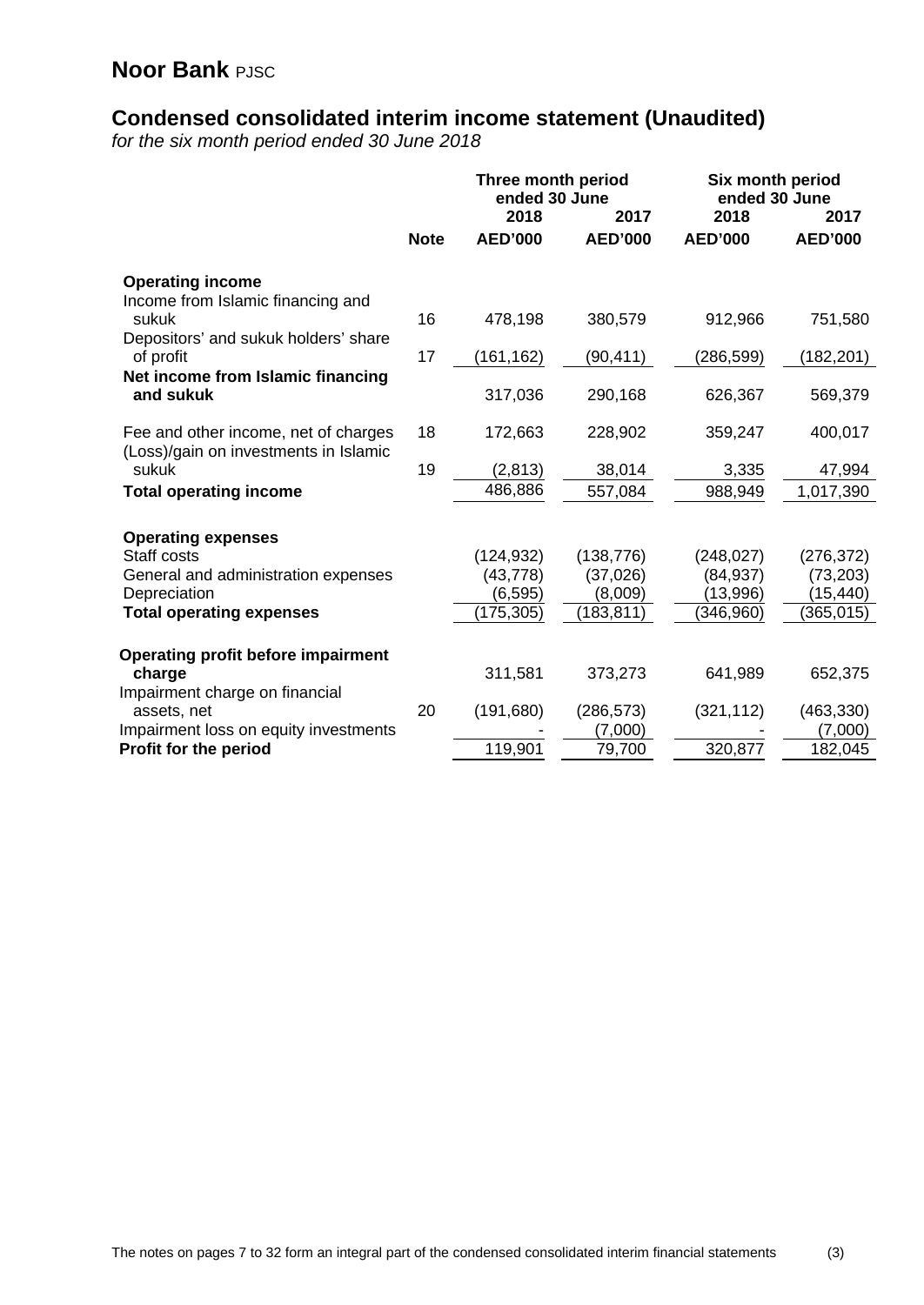# **Condensed consolidated interim statement of comprehensive income (Unaudited)**

*for the six month period ended 30 June 2018*

|                                                               |             | Three month period<br>ended 30 June |                | Six month period<br>ended 30 June |                |  |
|---------------------------------------------------------------|-------------|-------------------------------------|----------------|-----------------------------------|----------------|--|
|                                                               | <b>Note</b> | 2018                                | 2017           | 2018                              | 2017           |  |
|                                                               |             | <b>AED'000</b>                      | <b>AED'000</b> | <b>AED'000</b>                    | <b>AED'000</b> |  |
| <b>Profit for the period</b><br>Other comprehensive income:   |             | 119,901                             | 79,700         | 320,877                           | 182,045        |  |
| Items that may be reclassified to<br><i>income statement:</i> |             |                                     |                |                                   |                |  |
| Fair value reserve on Islamic sukuk<br>at FVOCI               |             |                                     |                |                                   |                |  |
| - Net changes in fair value                                   | 7           | (11, 371)                           | 17,442         | (50,600)                          | 54,569         |  |
| - Net realised gain reclassified to<br>income statement       | 19          | (114)                               | (27, 337)      | (5,690)                           | (24, 898)      |  |
| <b>Total other comprehensive</b>                              |             |                                     |                |                                   |                |  |
| (loss)/income                                                 |             | (11,485)                            | (9,895)        | (56, 290)                         | 29,671         |  |
| Total comprehensive income for                                |             |                                     |                |                                   |                |  |
| the period                                                    |             | 108,416                             | 69,805         | 264,587                           | 211,716        |  |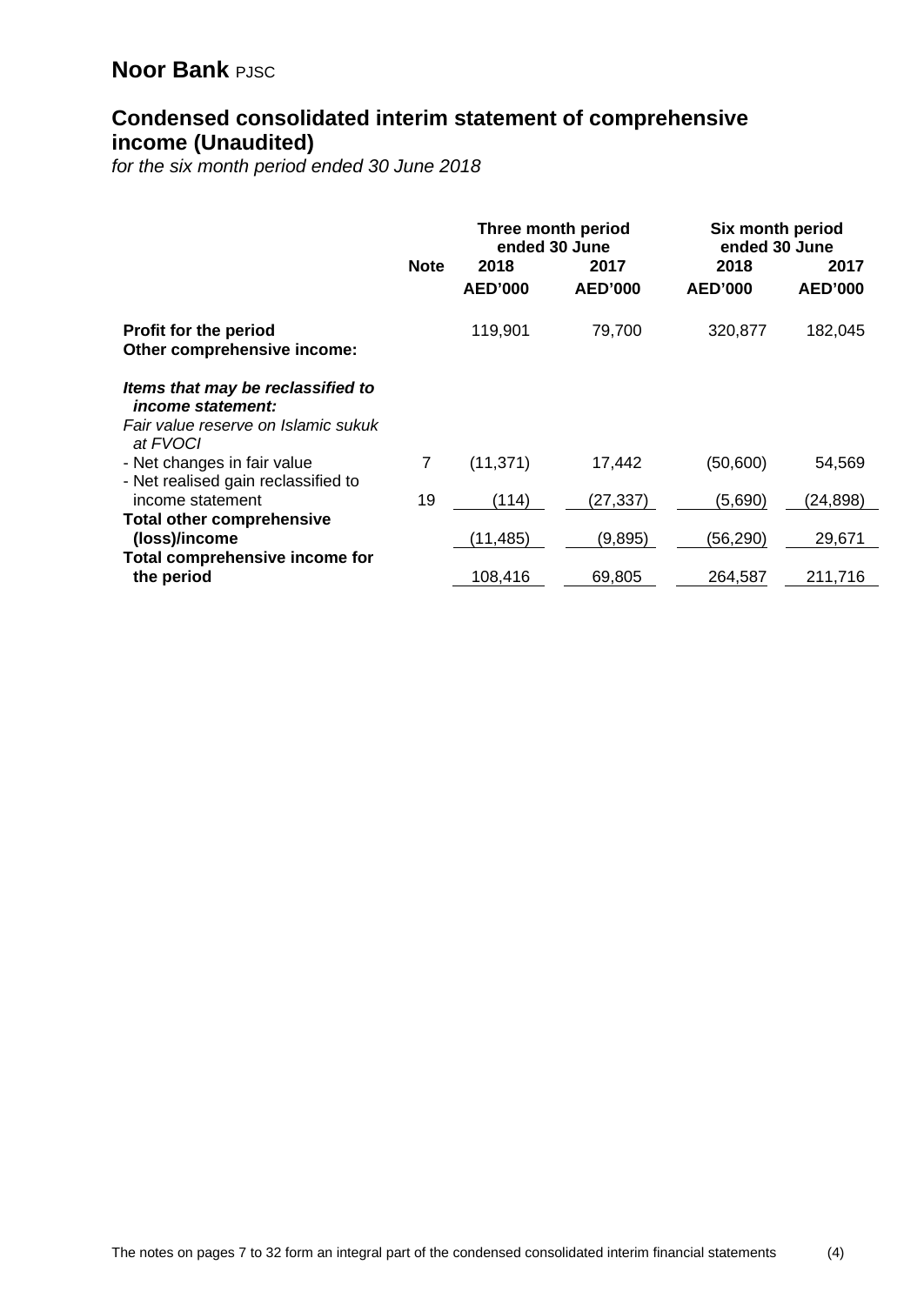# **Condensed consolidated interim statement of changes in equity**

*for the six month period ended 30 June 2018*

|                                                                                                                         | <b>Share</b><br>capital<br><b>AED'000</b> | Tier 1<br>sukuk<br><b>AED '000</b> | <b>Statutory</b><br>reserve<br><b>AED'000</b> | <b>Revaluation</b><br>surplus on<br>land and<br>buildings<br><b>AED'000</b> | <b>Fair value</b><br>reserve on<br>available-for-sale<br><b>Islamic</b><br>sukuk/Islamic<br>sukuk at FVOCI<br><b>AED'000</b> | (Accumulated<br>losses)/<br>retained<br>earnings<br><b>AED'000</b> | <b>Total</b><br><b>AED'000</b> |
|-------------------------------------------------------------------------------------------------------------------------|-------------------------------------------|------------------------------------|-----------------------------------------------|-----------------------------------------------------------------------------|------------------------------------------------------------------------------------------------------------------------------|--------------------------------------------------------------------|--------------------------------|
| At 1 January 2017                                                                                                       | 3,357,895                                 | 1,836,500                          | 249,690                                       | 121,767                                                                     | (34, 454)                                                                                                                    | (181, 459)                                                         | 5,349,939                      |
| Profit for the period                                                                                                   |                                           |                                    |                                               |                                                                             |                                                                                                                              | 182,045                                                            | 182,045                        |
| Other comprehensive income for the period<br>Total comprehensive income for the period<br><b>Other equity movements</b> |                                           |                                    |                                               |                                                                             | 29,671<br>29,671                                                                                                             | 182,045                                                            | 29,671<br>211,716              |
| Tier 1 sukuk profit distribution (Note 14)<br>Transfer from revaluation surplus on buildings to retained                |                                           |                                    |                                               |                                                                             |                                                                                                                              | (57, 388)                                                          | (57, 388)                      |
| earnings                                                                                                                |                                           |                                    |                                               | (1, 442)                                                                    |                                                                                                                              | 1,442                                                              |                                |
| At 30 June 2017 (unaudited)                                                                                             | 3,357,895                                 | 1,836,500                          | 249,690                                       | 120,325                                                                     | (4, 783)                                                                                                                     | (55, 360)                                                          | 5,504,267                      |
| Profit for the period<br>Other comprehensive loss for the period                                                        |                                           |                                    |                                               |                                                                             | (2, 467)                                                                                                                     | 188,844                                                            | 188,844<br>(2, 467)            |
| Total comprehensive income for the year<br>Other equity movements                                                       |                                           |                                    |                                               |                                                                             | (2, 467)                                                                                                                     | 188,844                                                            | 186,377                        |
| Share capital issued                                                                                                    | 217,000                                   |                                    |                                               |                                                                             |                                                                                                                              |                                                                    | 217,000                        |
| Tier 1 sukuk profit distribution (Note 14)                                                                              |                                           |                                    |                                               |                                                                             |                                                                                                                              | (57, 386)                                                          | (57, 386)                      |
| Transfer to statutory reserve (Note 15)<br>Transfer from revaluation surplus on buildings to retained                   |                                           |                                    | 37,089                                        |                                                                             |                                                                                                                              | (37,089)                                                           |                                |
| earnings<br>At 31 December 2017 (audited)                                                                               | 3,574,895                                 | 1,836,500                          | 286,779                                       | (1,441)<br>118,884                                                          | (7, 250)                                                                                                                     | 1,441<br>40,450                                                    | 5,850,258                      |
|                                                                                                                         |                                           |                                    |                                               |                                                                             |                                                                                                                              |                                                                    |                                |
| At 1 January 2018<br>Cumulative effect of adoption of IFRS 9 (Note 3.1(b))                                              | 3,574,895                                 | 1,836,500                          | 286,779                                       | 118,884                                                                     | (7, 250)<br>19,749                                                                                                           | 40,450<br>(293, 155)                                               | 5,850,258<br>(273, 406)        |
| Restated balance at 1 January 2018                                                                                      | 3,574,895                                 | 1,836,500                          | 286,779                                       | 118,884                                                                     | 12,499                                                                                                                       | (252, 705)                                                         | 5,576,852                      |
| Profit for the period                                                                                                   |                                           |                                    |                                               |                                                                             |                                                                                                                              | 320,877                                                            | 320,877                        |
| Other comprehensive loss for the period                                                                                 |                                           |                                    |                                               |                                                                             | (56, 290)                                                                                                                    |                                                                    | (56, 290)                      |
| Total comprehensive income for the period<br><b>Other equity movements</b>                                              |                                           |                                    |                                               |                                                                             | (56, 290)                                                                                                                    | 320,877                                                            | 264,587                        |
| Tier 1 sukuk profit distribution (Note 14)                                                                              |                                           |                                    |                                               |                                                                             |                                                                                                                              | (57,072)                                                           | (57,072)                       |
| Transfer from revaluation surplus on buildings to retained<br>earnings                                                  |                                           |                                    |                                               | (1, 442)                                                                    |                                                                                                                              | 1,442                                                              |                                |
| At 30 June 2018 (unaudited)                                                                                             | 3,574,895                                 | 1,836,500                          | 286,779                                       | 117,442                                                                     | (43, 791)                                                                                                                    | 12,542                                                             | 5,784,367                      |

The notes on pages 7 to 32 form an integral part of the condensed consolidated interim financial statements (5)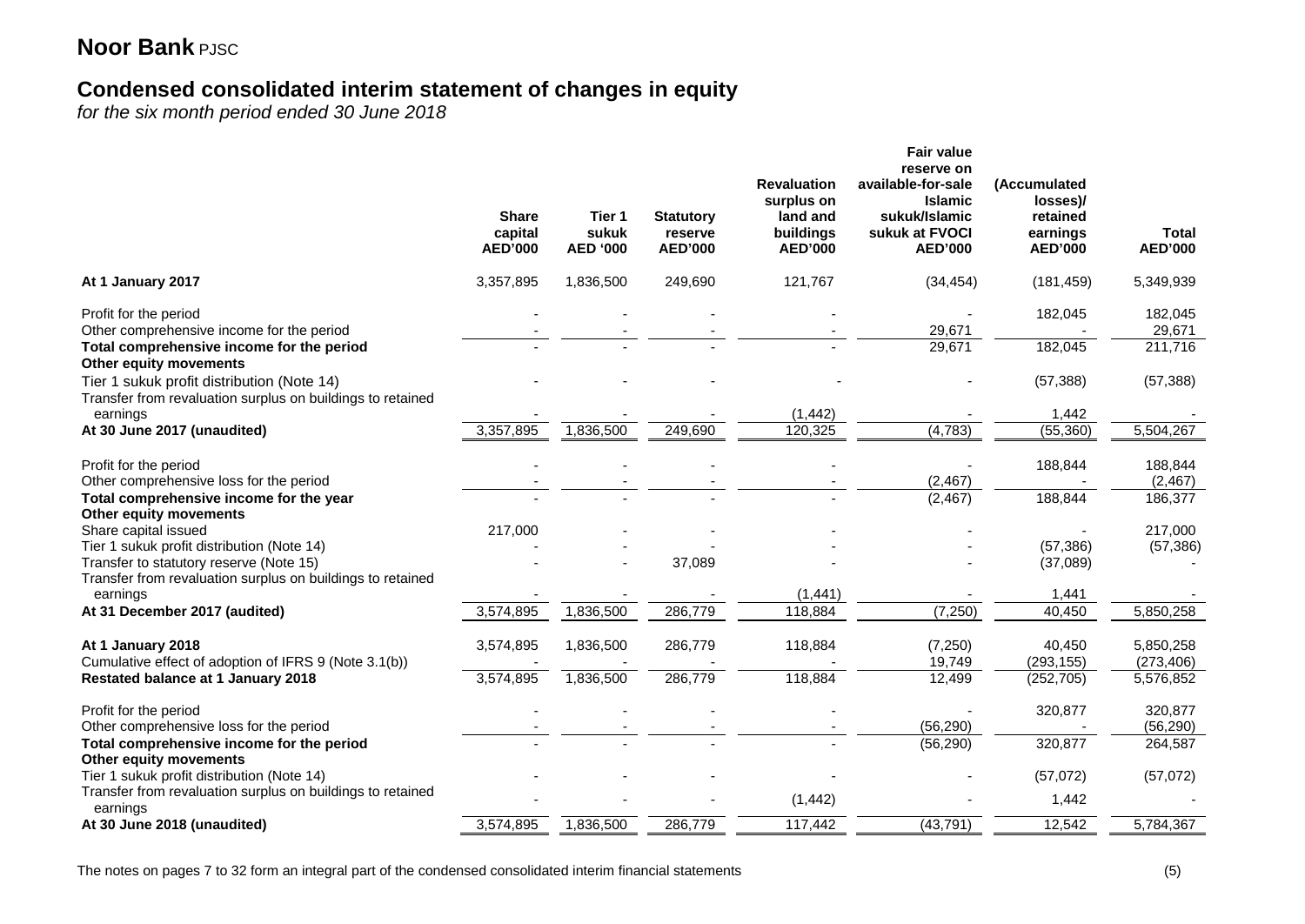# **Condensed consolidated interim statement of cash flows (Unaudited)**

*for the six month period ended 30 June 2018*

|                                                                                                       | Six month period ended |                      |                          |  |
|-------------------------------------------------------------------------------------------------------|------------------------|----------------------|--------------------------|--|
|                                                                                                       | <b>Note</b>            | 2018                 | 30 June<br>2017          |  |
|                                                                                                       |                        | <b>AED'000</b>       | <b>AED'000</b>           |  |
| <b>Operating activities</b>                                                                           |                        |                      |                          |  |
| Profit for the period                                                                                 |                        | 320,877              | 182,045                  |  |
| <b>Adjustments for:</b>                                                                               |                        |                      |                          |  |
| Impairment charge on financial assets, net                                                            | 20                     | 321,112              | 463,330                  |  |
| Impairment loss on equity investments<br>Amortisation of premium on held-to-maturity                  |                        |                      | 7,000                    |  |
| Islamic sukuk                                                                                         |                        |                      | (217)                    |  |
| Gain on investments in Islamic sukuk                                                                  | 19                     | (3, 335)             | (46, 851)                |  |
| Loss on disposal of investment properties                                                             | 8                      | 50                   | 641                      |  |
| Depreciation of property and equipment                                                                |                        | 13,996               | 15,440                   |  |
| Provision for employees' end of service benefits<br>Effect of exchange rate changes on the balance of |                        | 3,630                | 3,641                    |  |
| cash and cash equivalents held in foreign                                                             |                        |                      |                          |  |
| currencies                                                                                            |                        | 2,715                | 12,322                   |  |
| Operating cash flows before changes in                                                                |                        |                      |                          |  |
| operating assets and liabilities                                                                      |                        | 659,045              | 637,351                  |  |
| <b>Changes in operating assets and liabilities:</b>                                                   |                        |                      |                          |  |
| Statutory deposit with the UAE Central Bank                                                           | 4                      | 62,907               | (208, 453)               |  |
| Due from banks                                                                                        | 5                      | (75, 274)            | 888,944                  |  |
| Investments in Islamic financing instruments                                                          | 6                      | (2,953,173)          | (2,349,006)              |  |
| Net proceeds from disposal of Islamic sukuk at<br><b>FVPL</b>                                         |                        | 15,364               | 238,161                  |  |
| Other assets                                                                                          |                        | 310,326              | (7, 209)                 |  |
| Due to banks                                                                                          | 11                     | 473,952              | (327, 999)               |  |
| Customer deposits                                                                                     | 10                     | 522,018              | (190, 685)               |  |
| Payments of employees' end of service benefits                                                        |                        | (3,922)              | (2,056)                  |  |
| <b>Other liabilities</b><br>Net cash used in operating activities                                     |                        | 253,693<br>(735,064) | 141,471<br>(1, 179, 481) |  |
|                                                                                                       |                        |                      |                          |  |
| <b>Investing activities</b>                                                                           |                        |                      |                          |  |
| (Investments in) / disposal of Islamic sukuk<br>Proceeds from disposal of investment properties       |                        | (1,757,514)<br>1,150 | 1,265,977<br>5,289       |  |
| Additions to property and equipment                                                                   |                        | (22, 819)            | (6,072)                  |  |
| Net cash (used in)/generated from investing                                                           |                        |                      |                          |  |
| activities                                                                                            |                        | (1,779,183)          | 1,269,398                |  |
| <b>Financing activities</b>                                                                           |                        |                      |                          |  |
| Issuance of Sukuk financing instrument                                                                | 12                     | 1,836,700            |                          |  |
| Tier 1 sukuk profit distribution                                                                      |                        | (57, 072)            | (57, 388)                |  |
| Net cash generated from/(used in) financing<br>activities                                             |                        |                      |                          |  |
|                                                                                                       |                        | 1,779,628            | (57, 388)                |  |
| Net (decrease)/increase in cash and cash                                                              |                        |                      |                          |  |
| equivalents                                                                                           |                        | (734, 619)           | 29,108                   |  |
| Cash and cash equivalents at beginning of the<br>period                                               |                        | 4,067,565            | 1,827,312                |  |
| Effect of exchange rate changes on the balance of                                                     |                        |                      |                          |  |
| cash and cash equivalents held in foreign                                                             |                        |                      |                          |  |
| currencies                                                                                            |                        | (2,715)              | (12, 322)                |  |
| Cash and cash equivalents at end of the period                                                        | 4                      | 3,330,231            | 1,844,098                |  |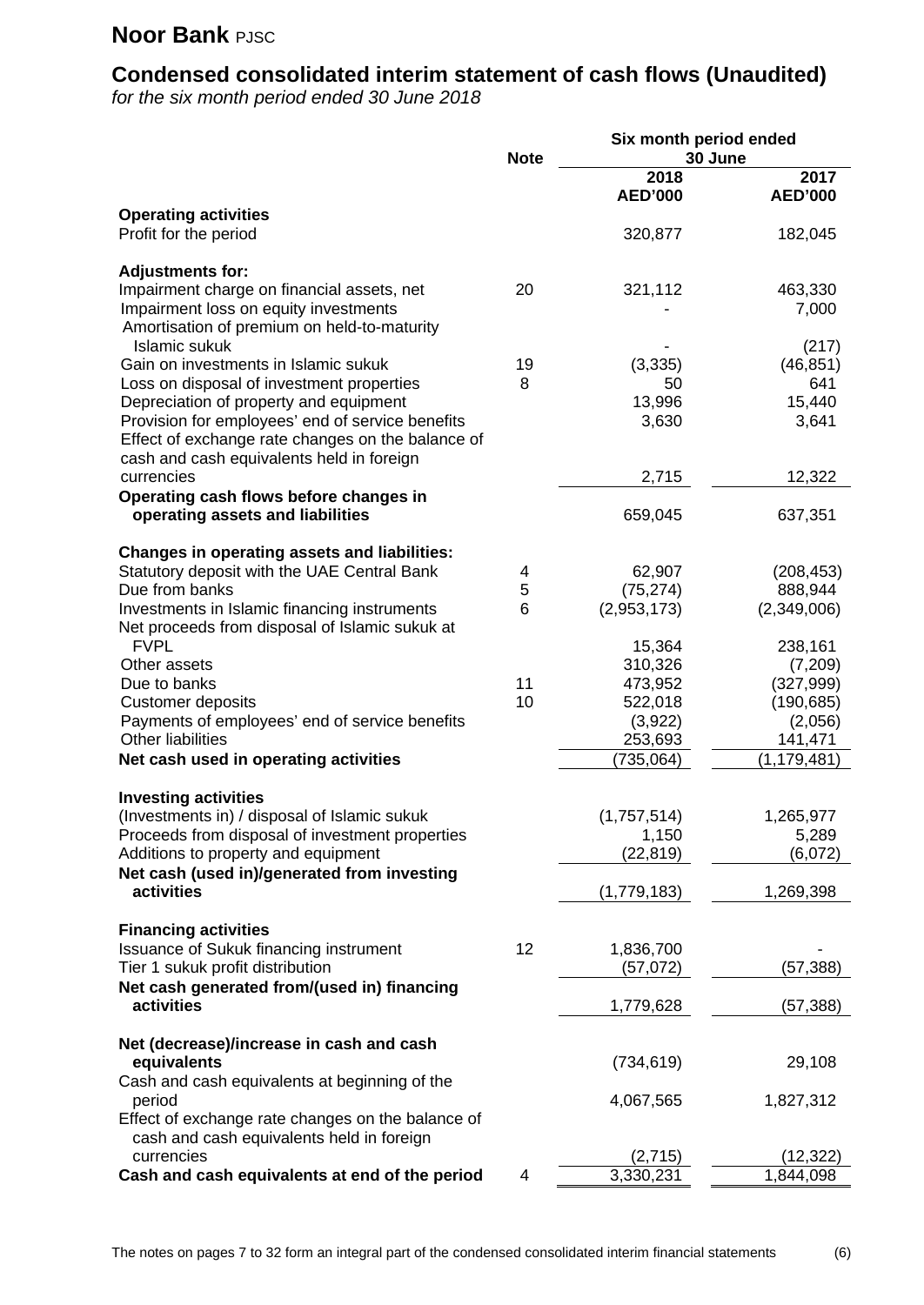# **Notes to the condensed consolidated interim financial statements for the six month period ended 30 June 2018**

# **1 Incorporation and principal activities**

Noor Bank PJSC ("the Bank") was incorporated on 26 March 2007 as a Public Joint Stock Company under UAE Federal Law No. 8 of 1984 (as amended) and is regulated by the Central Bank of the United Arab Emirates ("UAE"). The Bank has its registered office at Emaar Square, Building No. 1, Sheikh Zayed Road, P.O. Box 8822, Dubai, UAE. The Bank was registered with the Securities and Commodities Authority ("SCA") on 26 April 2007 and commenced its operations thereafter.

The principal activities of the Bank are carrying out banking, financing and investing activities through various Islamic financing instruments such as Murabahah, Mudarabah, Wakalah, Tawarruq, Ijarah, Istisna' and Islamic sukuk. The activities of the Bank are conducted in accordance with the Shari'a rules and principles as applied and interpreted by the Bank's Shari'a Supervisory Committee and in compliance with the provisions of the Memorandum and Articles of Association of the Bank.

The Bank has following fully owned special purpose entities ("SPE"):

| Name of entity                       | <b>Activity</b>                       | <b>Place of</b><br>incorporation | Date of<br>incorporation |
|--------------------------------------|---------------------------------------|----------------------------------|--------------------------|
| Noor Sukuk Company Limited (Note 12) | Special purpose entity Cayman Islands |                                  | <b>April 2015</b>        |
| Noor Tier 1 Sukuk Limited (Note 14)  | Special purpose entity Cayman Islands |                                  | August 2015              |
| Noor Structured Certificates Ltd.*   | Special purpose entity Cayman Islands |                                  | <b>July 2016</b>         |
| Noor Derivatives Limited**           | Special purpose entity Cayman Islands |                                  | April 2017               |

\* An entity established to facilitate the issuance of Bank's structured Islamic certificates.

\*\* An entity established to facilitate the Bank's Islamic derivative transactions.

The condensed consolidated interim financial statements for the period ended 30 June 2018 comprise the Bank and its SPEs (together referred to as "the Group").

Noor Investment Group LLC ("NIG"), the ultimate parent company, holds 91% of the shareholding in the Bank.

## **2 Basis of preparation**

#### **2.1 Statement of compliance**

These condensed consolidated interim financial statements have been prepared in accordance with International Accounting Standard 34 "Interim Financial Reporting''. These condensed consolidated interim financial statements do not include all the notes to the financial statements of the type normally included in annual consolidated financial statements. Accordingly, these condensed consolidated interim financial statements should be read in conjunction with the annual audited consolidated financial statements for the year ended 31 December 2017, which have been prepared in accordance with International Financial Reporting Standards (IFRS) as issued by International Accounting Standard Board (IASB), except for changes in accounting policies explained in Note 3 and arising from the adoption of IFRS 9.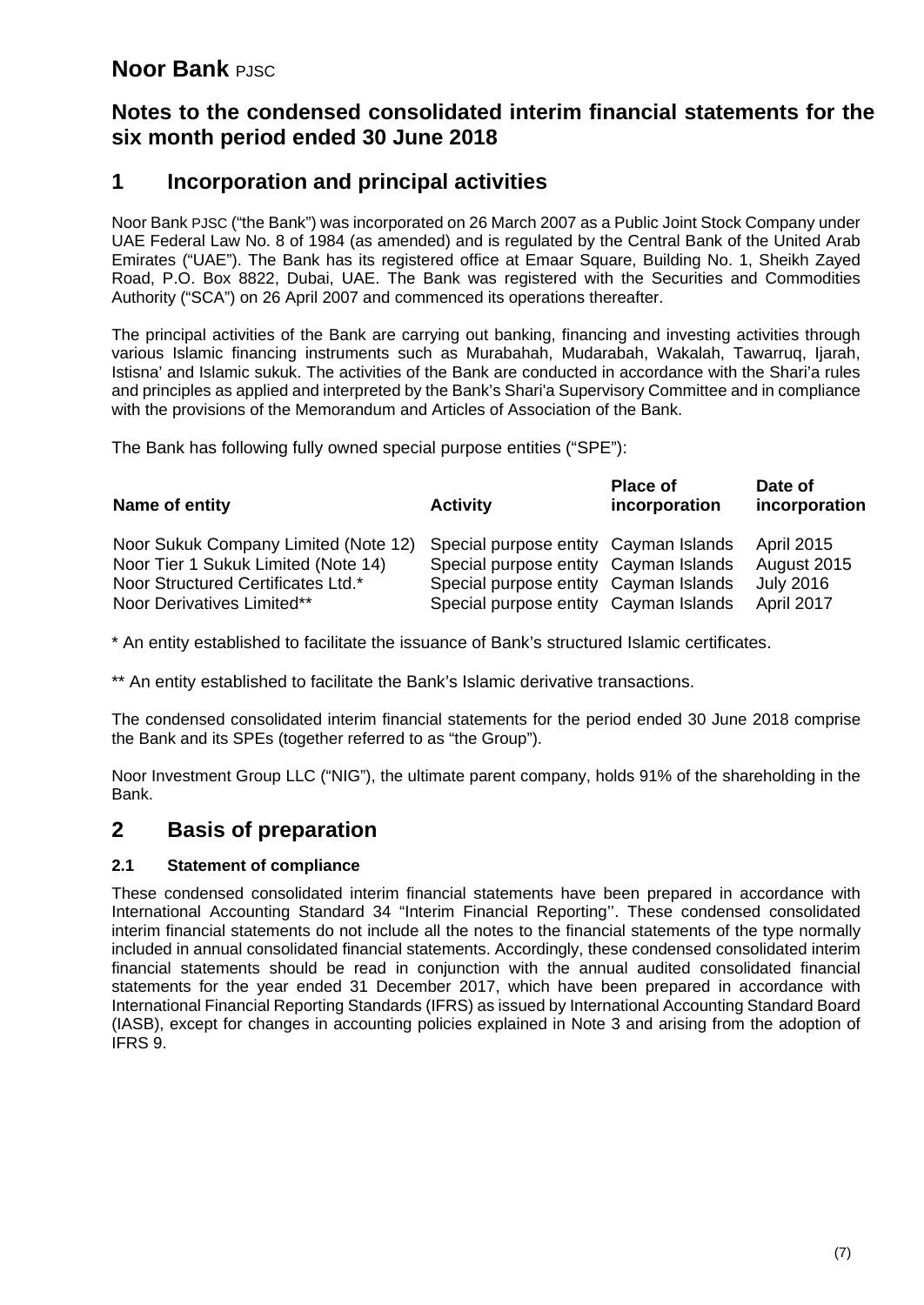## **Notes to the condensed consolidated interim financial statements for the six month period ended 30 June 2018** (continued)

### **2 Basis of preparation** (continued)

#### **2.2 Basis of measurement**

These condensed consolidated interim financial statements have been prepared under the historical cost basis, except for the fair value measurement of following items in the condensed consolidated interim statement of financial position:

- Financial assets classified as at fair value through other comprehensive income ('FVOCI') and fair value through profit or loss ('FVPL');
- Investment properties;
- Buildings classified under property and equipment;
- Islamic derivatives.

#### **2.3 Functional and presentation currency**

These condensed consolidated interim financial statements are presented in United Arab Emirates Dirham ("AED"), which is the functional currency of the Bank and its subsidiaries, being the currency of primary economic environment in which the entities operate. Except as indicated, the condensed consolidated interim financial statements have been rounded to the nearest thousand.

#### **2.4 Use of estimates and judgements**

The preparation of the condensed consolidated interim financial statements in conformity with IFRS requires the management to make judgements, estimates and assumptions that affect the application of accounting policies and the reported amounts of assets, liabilities, income and expenses. Actual results may differ from these estimates.

The Group has consistently applied the estimates and judgements as applied by the Group in the annual consolidated financial statements for the year ended 31 December 2017, except the following estimates and judgements which are applicable from 1 January 2018.

Estimates and underlying assumptions are reviewed on an ongoing basis. Revisions to accounting estimates are recognised in the period in which the estimate is revised and in any future periods affected.

Changes to judgements made in applying accounting policies that have most significant effects on the amounts recognised in the condensed consolidated interim financial statements for the period ended 30 June 2018 pertain to the following changes introduced as a result of adoption of IFRS 9: Financial instruments:

#### *(a) Classification of financial assets*

In accordance with IFRS 9 guidance, the Group classifies its financial assets based on the assessment of the business models in which the assets are held at a portfolio level and whether cash flows generated by assets constitute solely payments of principal and profit ('SPPP'). This requires significant judgement in evaluating how the Group manages its business model and on whether or not a contractual clause for the cash flows in all financial assets of a certain type breaches SPPP criteria and results in a material portfolio being recorded at fair value through profit or loss. Explanation and further details on business models and cash flow characteristics of financial assets are described in note 3.2.2.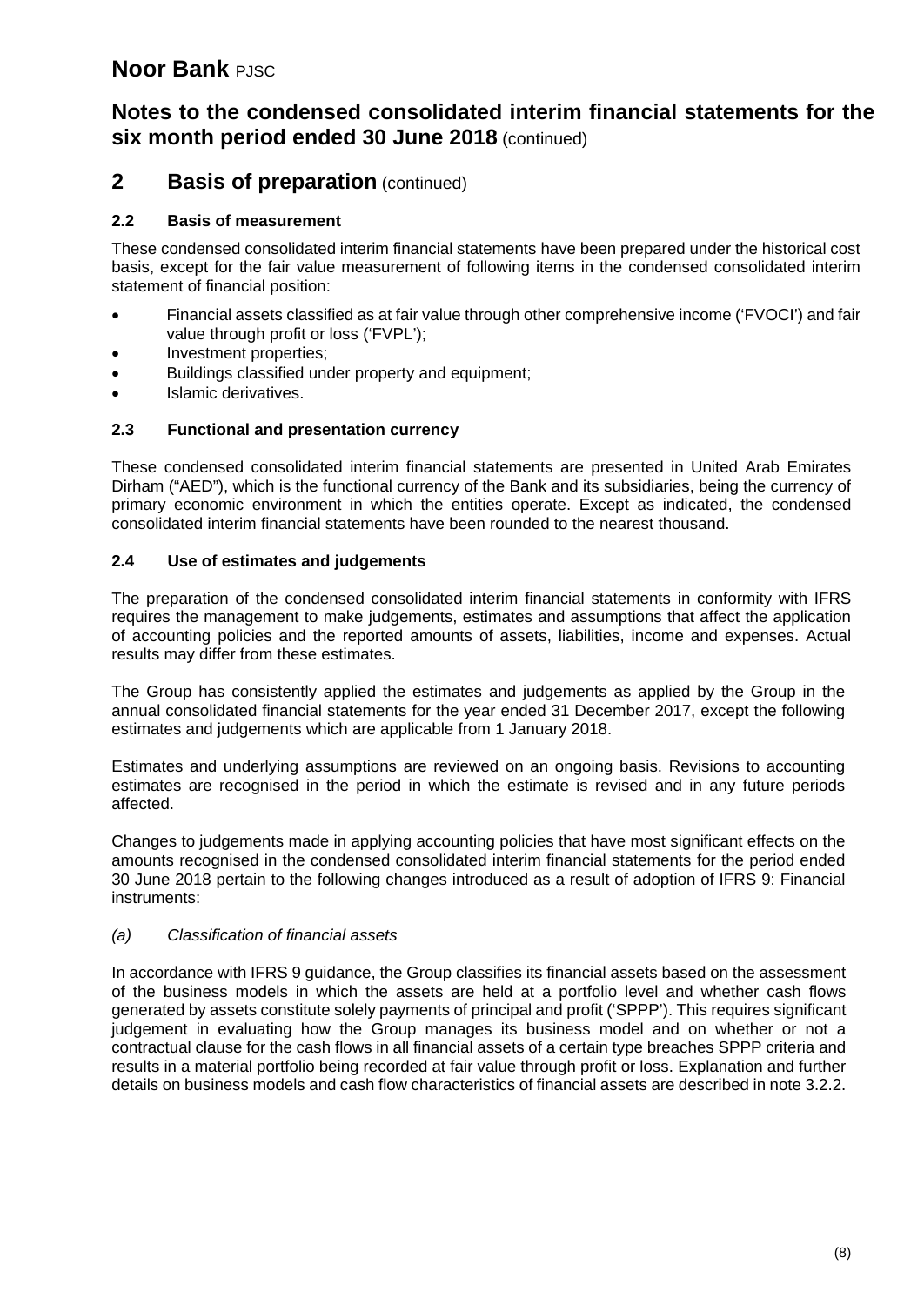# **Notes to the condensed consolidated interim financial statements for the six month period ended 30 June 2018** (continued)

## **2 Basis of preparation** (continued)

#### **2.4 Use of estimates and judgements** (continued)

#### *(b) Measurement of the expected credit loss allowance*

The measurement of the expected credit loss allowance for financial assets measured at amortised cost and FVOCI is an area that requires the use of complex models and significant assumptions about future economic conditions and credit behaviour (e.g. the likelihood of customers defaulting and the resulting losses).

A number of significant judgements are also required in applying the accounting requirements for measuring ECL, such as:

- Determining the criteria for significant increase in credit risk;
- Determining the criteria and definition of default;
- Choosing appropriate models and assumptions for the measurement of ECL;
- Establishing the number and relative weightings of forward-looking scenarios for each type of product/market and the associated ECL; and
- Establishing groups of similar financial assets for the purposes of measuring ECL.

#### **2.5 Changes in accounting policies and disclosures**

#### *(a) New standards, amendments to published standards and interpretations effective for the Group's accounting period beginning on 1 January 2018*

| New standards and significant amendments to standards applicable to the<br><b>Group</b>                                                                                                                                                                                                                                                                                                                                                                                                                                                                                    | <b>Effective date</b> |
|----------------------------------------------------------------------------------------------------------------------------------------------------------------------------------------------------------------------------------------------------------------------------------------------------------------------------------------------------------------------------------------------------------------------------------------------------------------------------------------------------------------------------------------------------------------------------|-----------------------|
| <b>IFRS 15, 'Revenue from contracts with customers'</b>                                                                                                                                                                                                                                                                                                                                                                                                                                                                                                                    | 1 January 2018        |
| This standard replaces IAS 11, 'Construction contracts', IAS 18, 'Revenue' and<br>related interpretations. Revenue is recognised when a customer obtains control<br>of a good or service and thus has the ability to direct the use of and obtain the<br>benefits from the good or service. The core principle of IFRS 15 is that an entity<br>recognises revenue to depict the transfer of promised goods or services to<br>customers in an amount that reflects the consideration to which the entity expects<br>to be entitled in exchange for those goods or services. |                       |
| There is no material impact on the condensed consolidated interim financial<br>statements of the Group from the adoption of above new standard on 1 January<br>2018.                                                                                                                                                                                                                                                                                                                                                                                                       |                       |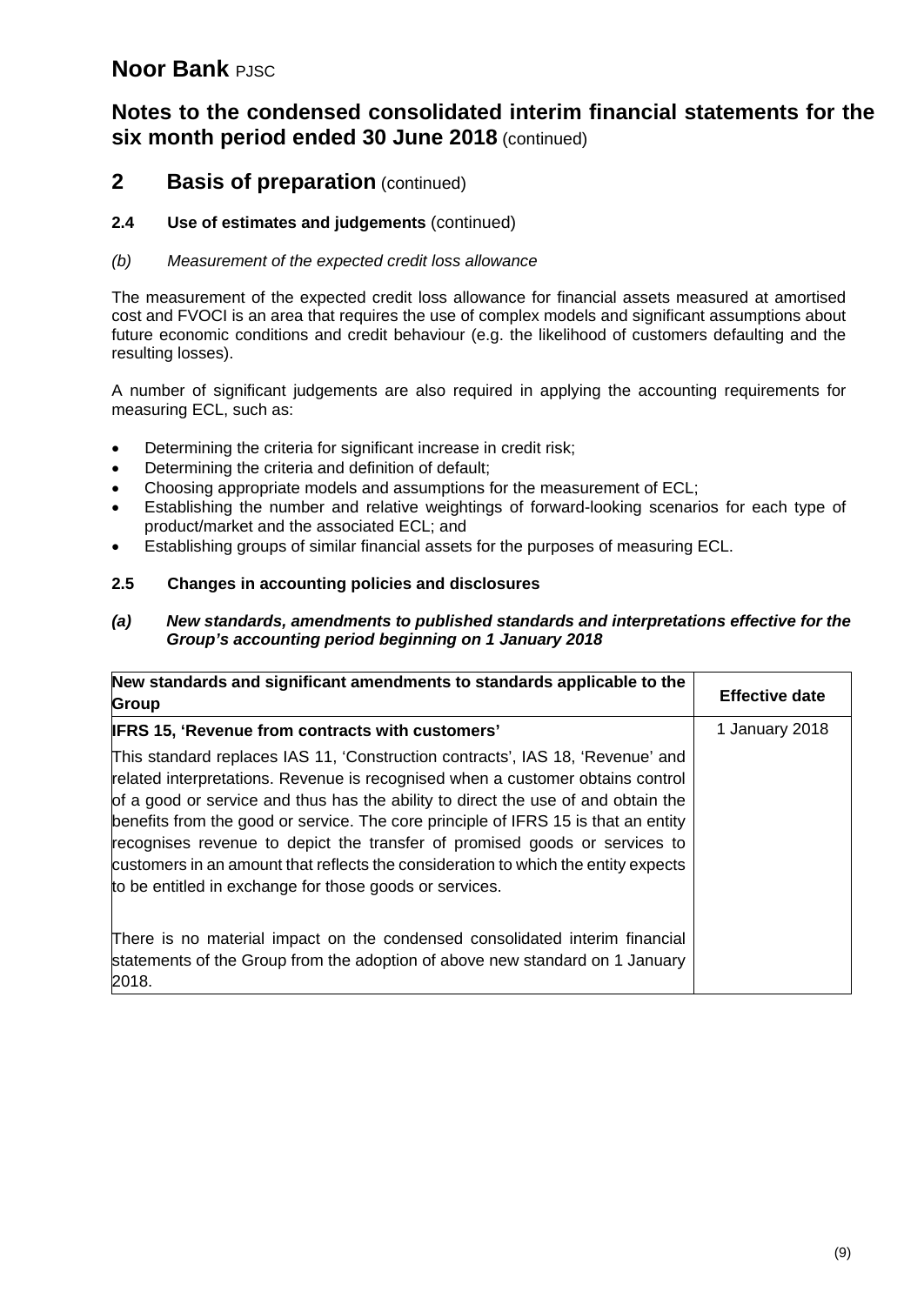**Notes to the condensed consolidated interim financial statements for the six month period ended 30 June 2018** (continued)

- **2 Basis of preparation** (continued)
- **2.5 Changes in accounting policies and disclosures** (continued)
- *(a) New standards, amendments to published standards and interpretations effective for the Group's accounting period beginning on 1 January 2018 (continued)*

| New standards and significant amendments to standards applicable to the<br><b>Group</b>                                                                                                                                                                                                                                                                                                                                                                             | <b>Effective date</b> |
|---------------------------------------------------------------------------------------------------------------------------------------------------------------------------------------------------------------------------------------------------------------------------------------------------------------------------------------------------------------------------------------------------------------------------------------------------------------------|-----------------------|
| <b>IFRS 9, 'Financial instruments'</b>                                                                                                                                                                                                                                                                                                                                                                                                                              | 1 January 2018        |
| IFRS 9 addresses the classification, measurement, recognition and de-<br>recognition of financial assets and financial liabilities, introduces new rules for<br>hedge accounting and a new impairment model for financial assets.                                                                                                                                                                                                                                   |                       |
| In line with the IFRS 9 transition provisions, the Group has elected not to re-state<br>comparative periods and has adjusted its retained earnings at 01 January 2018<br>to reflect the application of requirements under the new standard.                                                                                                                                                                                                                         |                       |
| The application of contractual cash flow characteristics and business model tests<br>has changed the classification and measurement of certain financial assets<br>under IFRS 9 as compared to IAS 39. The resultant changes in classification and<br>measurement of financial assets are given in Note 3.1(a).                                                                                                                                                     |                       |
| The new impairment model requires the recognition of impairment provisions<br>based on expected credit losses (ECL) rather than the incurred credit losses<br>basis as is the case under IAS 39. It applies to financial assets classified at<br>amortised cost, financial assets measured at FVOCI, contract assets under IFRS<br>15 Revenue from Contracts with Customers, lease receivables, financing<br>commitments and certain financial guarantee contracts. |                       |
| The new standard has also introduced expanded disclosure requirements which<br>has changed the nature and extent of the Group's disclosures about its financial<br>assets.                                                                                                                                                                                                                                                                                          |                       |

There are no other applicable IFRSs or IFRIC interpretations that were effective for the first time for the accounting period beginning on 1 January 2018 that have had a material impact on the Group's condensed consolidated interim financial statements.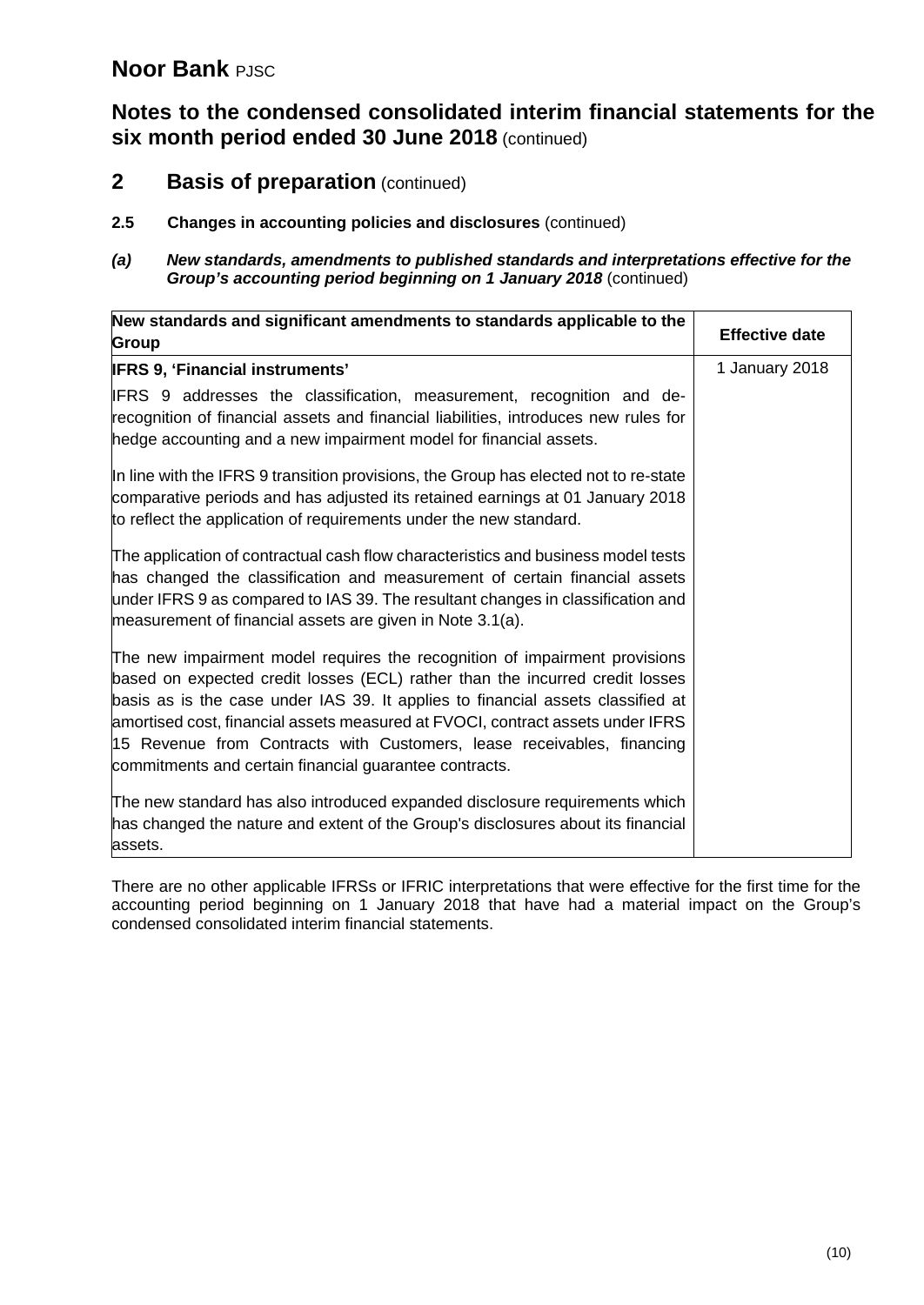**Notes to the condensed consolidated interim financial statements for the six month period ended 30 June 2018** (continued)

- **2 Basis of preparation** (continued)
- **2.5 Changes in accounting policies and disclosures** (continued)
- *(b) New standards and amendments to published standards and interpretations issued but not yet effective for the Group's accounting period beginning 1 January 2018 and not early adopted by the Group*

| New standards and significant amendments to standards applicable to the                                                                                                                                                                                                                                                                                                                                                                                                                                                                                                                                                                                                                                                                                                            |                       |
|------------------------------------------------------------------------------------------------------------------------------------------------------------------------------------------------------------------------------------------------------------------------------------------------------------------------------------------------------------------------------------------------------------------------------------------------------------------------------------------------------------------------------------------------------------------------------------------------------------------------------------------------------------------------------------------------------------------------------------------------------------------------------------|-----------------------|
| <b>Group</b>                                                                                                                                                                                                                                                                                                                                                                                                                                                                                                                                                                                                                                                                                                                                                                       | <b>Effective date</b> |
| <b>IFRS 16, 'Leases'</b>                                                                                                                                                                                                                                                                                                                                                                                                                                                                                                                                                                                                                                                                                                                                                           | 1 January 2019        |
| This standard replaces the current guidance in IAS 17 and is a far reaching change<br>in accounting by lessees in particular. Under IAS 17, lessees were required to make<br>a distinction between a finance lease (on balance sheet) and an operating lease (off<br>balance sheet). IFRS 16 now requires lessees to recognise a lease liability reflecting<br>future lease payments and a 'right-of-use asset' for virtually all lease contracts. The<br>ASB has included an optional exemption for certain short-term leases and leases<br>of low-value assets; however, this exemption can only be applied by lessees. For<br>lessors, the accounting stays almost the same. The Group is assessing the impact<br>of the new standard on the consolidated financial statements. |                       |

There are no other relevant applicable new standards and amendments to published standards or IFRIC interpretations that have been issued but are not effective for the first time for the Group's financial year beginning on 1 January 2018 that would be expected to have a material impact on the condensed consolidated interim financial statements of the Group.

# **3 Significant accounting policies**

#### **3.1 Changes in accounting policies**

The Group has adopted IFRS 9 as issued by the IASB in July 2014 with a date of transition of 1 January 2018, which resulted in changes in accounting policies and adjustments to the amounts previously recognised in the consolidated financial statements. The Group did not early adopt any of the provision of IFRS 9 in previous periods.

As permitted by the transitional provisions of IFRS 9, the Group elected not to restate comparative figures. Any adjustments to the carrying amounts of financial assets and liabilities at the date of transition were recognised in the opening retained earnings and fair value reserve on Islamic sukuk at FVOCI of the current period.

The consequential amendments to IFRS 7 disclosures have also been applied to the current period only. The comparative period notes disclosures repeat those disclosures made in the prior period.

The adoption of IFRS 9 has resulted in changes in the Group's accounting policies for recognition, classification and measurement of financial assets and financial liabilities and impairment of financial assets. IFRS 9 also significantly amends other standards dealing with financial instruments such as IFRS 7 'Financial Instruments: Disclosures'.

Set out below are disclosures relating to the impact of the adoption of IFRS 9 on the Group. Further details of the specific IFRS 9 accounting policies applied in the current period (as well as previous IAS 39 accounting policies applied in the comparative period) are described in more detail in note 3.2.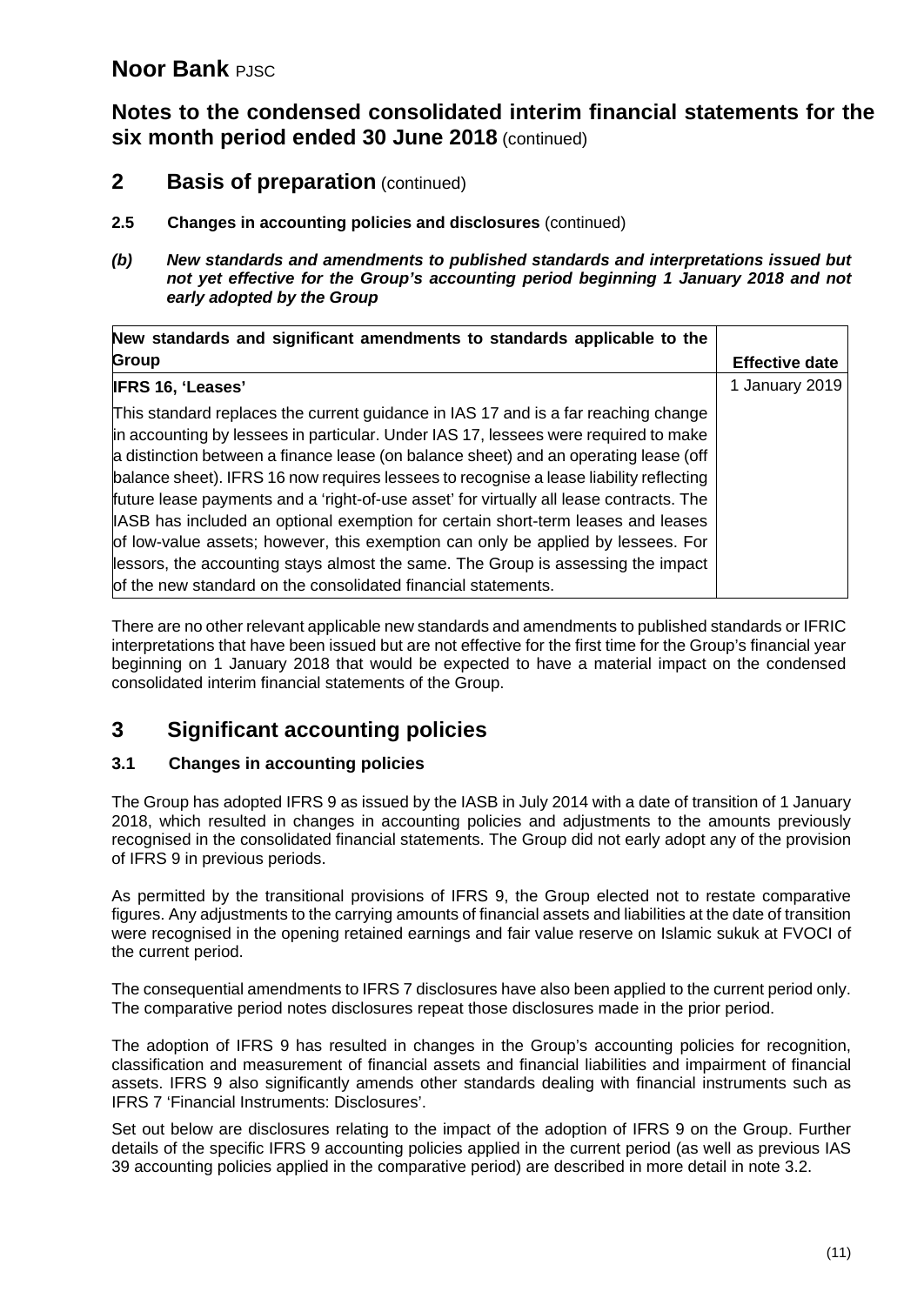**Notes to the condensed consolidated interim financial statements for the six month period ended 30 June 2018** (continued)

## **3 Significant accounting policies** (continued)

- **3.1 Changes in accounting policies** (continued)
- **(a) Classification and measurement of assets and liabilities in accordance with IAS 39 and IFRS 9 at 1 January 2018:**

|                                              | <b>Previous</b>                      | New measurement                 | <b>Carrying</b><br>amount                |                                          | Remeasure-<br>ments of<br>impairment     | Carrying                                        |
|----------------------------------------------|--------------------------------------|---------------------------------|------------------------------------------|------------------------------------------|------------------------------------------|-------------------------------------------------|
| <b>Assets</b>                                | measurement category<br>under IAS 39 | category under<br><b>IFRS 9</b> | under<br><b>IAS 39</b><br><b>AED'000</b> | Reclassi-<br>fications<br><b>AED'000</b> | and other<br>movements<br><b>AED'000</b> | amount under<br><b>IFRS 9</b><br><b>AED'000</b> |
| Cash and balances with the UAE Central Bank  | Amortised cost                       | Amortised cost                  | 4,577,677                                |                                          |                                          | 4,577,677                                       |
| Due from banks                               | Amortised cost                       | Amortised cost                  | 4,880,190                                |                                          | (3,480)                                  | 4,876,710                                       |
| Investments in Islamic financing instruments | Amortised cost                       | Amortised cost                  | 27,449,688                               | (59, 917)                                | (181, 470)                               | 27,208,301                                      |
|                                              | Amortised cost                       | <b>FVPL</b>                     |                                          | 59,917                                   | (40,000)                                 | 19,917                                          |
| Investments in Islamic sukuk                 | Available-for-sale                   | <b>FVOCI</b>                    | 2,476,174                                | (728, 241)                               | 6,804                                    | 1,754,737                                       |
|                                              | Amortised cost                       | Amortised cost                  | 665,269                                  | 553,707                                  | 2,338                                    | 1,221,314                                       |
|                                              | <b>FVPL</b>                          | <b>FVPL</b>                     | 585,545                                  | 174,534                                  |                                          | 760,079                                         |
| Investment properties                        | Non-financial assets                 | Non-financial assets            | 1,178,947                                |                                          |                                          | 1,178,947                                       |
| Other assets                                 | Amortised cost                       | Amortised cost                  | 611,092                                  |                                          |                                          | 611,092                                         |
|                                              | <b>FVPL</b>                          | <b>FVPL</b>                     | 36,218                                   | 28,030                                   |                                          | 64,248                                          |
|                                              | Available-for-sale                   | <b>FVOCI</b>                    | 28,030                                   | (28,030)                                 |                                          |                                                 |
|                                              | Non-financial assets                 | Non-financial assets            | 6,481                                    |                                          |                                          | 6,481                                           |
| Property and equipment                       | Non-financial assets                 | Non-financial assets            | 173,227                                  |                                          |                                          | 173,227                                         |
|                                              |                                      |                                 | 42,668,538                               | $\blacksquare$                           | (215, 808)                               | 42,452,730                                      |
| <b>Liabilities:</b>                          |                                      |                                 |                                          |                                          |                                          |                                                 |
| Customer deposits                            | Amortised cost                       | Amortised cost                  | 30,329,118                               |                                          |                                          | 30,329,118                                      |
| Due to banks                                 | Amortised cost                       | Amortised cost                  | 1,908,507                                |                                          |                                          | 1,908,507                                       |
| Sukuk financing instruments                  | Amortised cost                       | Amortised cost                  | 1,836,450                                |                                          |                                          | 1,836,450                                       |
| Other liabilities                            | Amortised cost                       | Amortised cost                  | 2,744,205                                | ۰                                        | 57,598                                   | 2,801,803                                       |
|                                              |                                      |                                 | 36,818,280                               |                                          | 57,598                                   | 36,875,878                                      |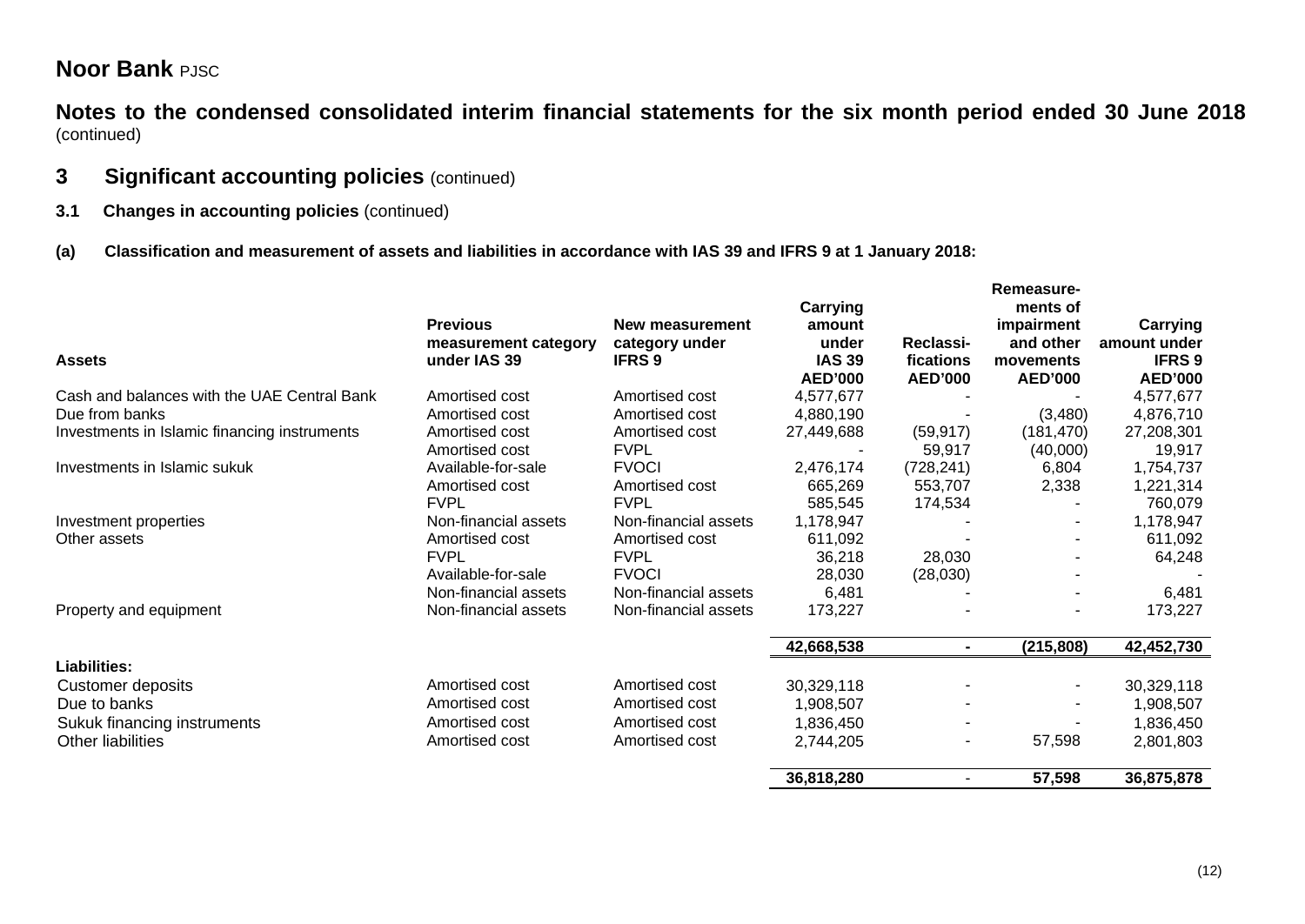# **Notes to the condensed consolidated interim financial statements for the six month period ended 30 June 2018** (continued)

## **3** Significant accounting policies (continued)

- **3.1 Changes in accounting policies** (continued)
- **(a) Classification and measurement of financial assets in accordance with IAS 39 and IFRS 9 at 1 January 2018:** (continued)

The following notes explain how applying the new requirements of IFRS 9 led to changes in measurement category of certain financial assets held by the Group as shown in the table above:

- a. Due to cash flow characteristics not representing SPPP in accordance with IFRS 9, investments in Islamic financing instruments of AED 59.9 million have been transferred from amortised cost category to FVPL and AED 40 million has been recognized as a fair value loss on remeasurement.
- b. Due to realignment of business models in accordance with IFRS 9, investments in Islamic sukuk of AED 301.6 million have been transferred from held-to-maturity category to FVOCI. Fair value gain of AED 14.6 million have been recognised directly in the fair value reserve on Islamic sukuk at FVOCI.
- c. Due to realignment of business models in accordance with IFRS 9, investments in Islamic sukuk of AED 855.2 million have been transferred from FVOCI category to amortised cost. Fair value loss of AED 4.5 million has been reclassified from fair value reserve on Islamic sukuk to investments in Islamic sukuk at amortised cost.
- d. Due to cash flow characteristics not representing SPPP in accordance with IFRS 9, investments in Islamic sukuk of AED 174.5 million have been transferred from FVOCI category to FVPL and fair value loss of AED 0.6 million has been reclassified from fair value reserve on Islamic sukuk at FVOCI to retained earnings.
- e. Due to new classification requirements for financial assets under IFRS 9, AED 28 million of equity investments carried at cost have been transferred from FVOCI category to FVPL in other assets.

#### **(b) Reconciliation of impairment allowance balance from IAS 39 to IFRS 9 at 1 January 2018**

The following table reconciles the prior period's closing impairment allowance measured in accordance with the IAS 39 incurred loss model to the new impairment allowance measured in accordance with the IFRS 9 expected loss model at 1 January 2018:

|                                                   | Impairment loss<br>allowance | Remeasure<br>-ment of | Impairment loss<br>allowance (ECL) |
|---------------------------------------------------|------------------------------|-----------------------|------------------------------------|
| <b>Financial assets</b>                           | under IAS 39                 | impairment            | under IFRS 9                       |
|                                                   | AED'000                      | AED'000               | AED'000                            |
| Due from banks                                    |                              | 3.480                 | 3,480                              |
| Investments in Islamic financing instruments – At |                              |                       |                                    |
| amortised                                         | 1.926.999                    | 181,470               | 2,108,469                          |
| Investments in Islamic sukuk – At amortised cost  |                              | 2.199                 | 2.199                              |
| Investments in Islamic sukuk – At FVOCI           |                              | 7,851                 | 7,851                              |
|                                                   | 1,926,999                    | 195.000               | 2,121,999                          |
| Liabilities                                       |                              |                       |                                    |
| Other liabilities:                                |                              |                       |                                    |
| Provision on off-balance sheet items              |                              | 57,598                | 57,598                             |
| Total                                             | 1,926,999                    | 252,598               | 2,179,597                          |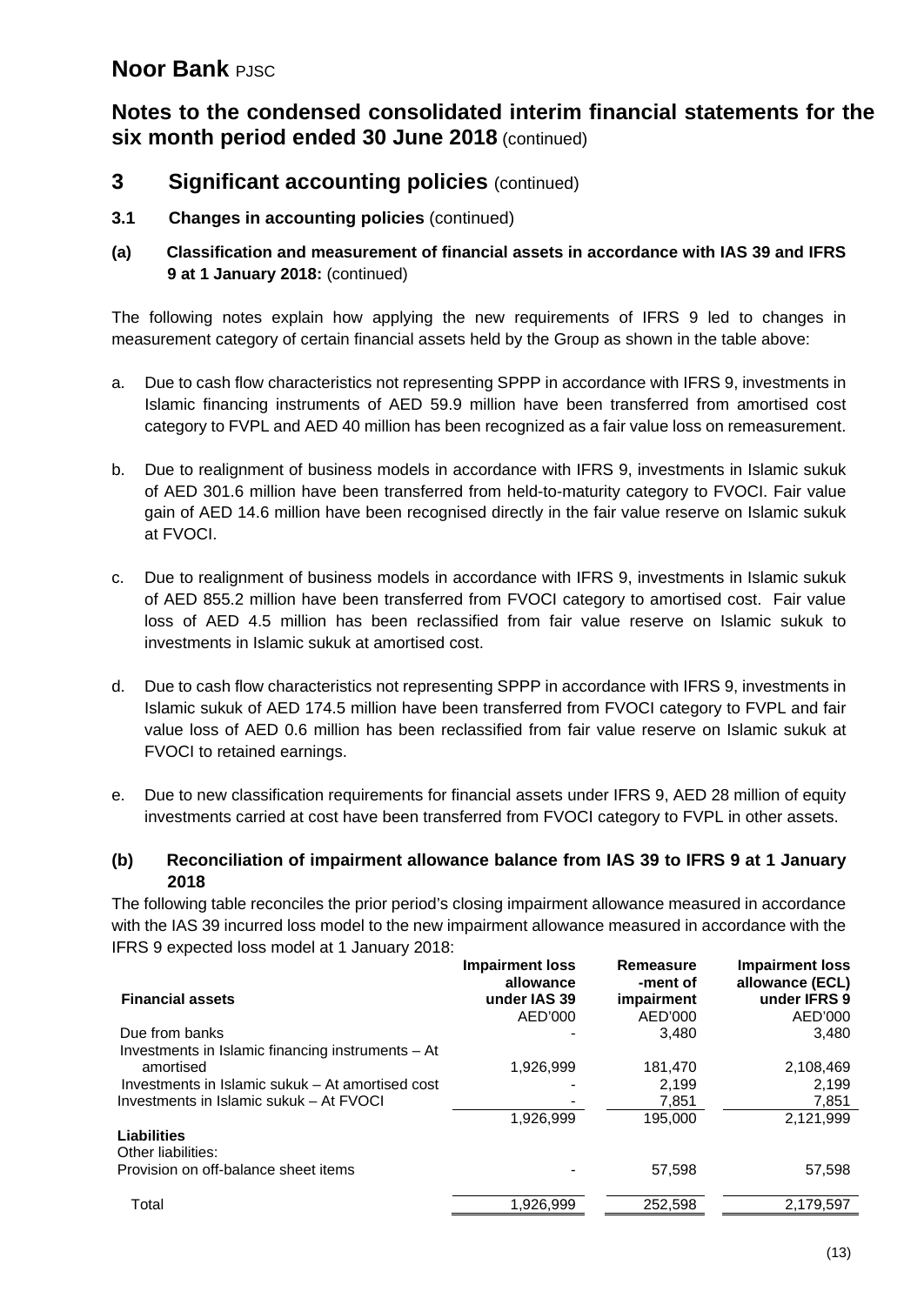# **Notes to the condensed consolidated interim financial statements for the six month period ended 30 June 2018** (continued)

## **3 Significant accounting policies** (continued)

#### **3.2 Financial assets and liabilities**

#### *3.2.1 Initial recognition and measurement*

Financial assets and financial liabilities are recognized when the entity becomes a party to the contractual provisions of the instrument. Regular way purchases and sales of financial assets are recognized on trade-date, the date on which the Group commits to purchase or sell the asset.

At initial recognition, the Group measures a financial asset or financial liability at its fair value plus or minus, in the case of a financial asset or financial liability not at fair value through profit or loss, transactions costs that are incremental and directly attributable to the acquisition or issue of the financial asset or financial liability, such as fee and commissions. Transactions costs of financial assets and financial liabilities carried at fair value through profit or loss are expensed in profit or loss. Immediately after initial recognition, an expected credit loss allowance (ECL) is recognized for financial assets measured at amortised cost and at FVOCI, which results in accounting loss being recognized in profit or loss when an asset is newly originated.

#### *(a) Measurement methods*

#### *Amortised cost and effective profit rate*

The amortised cost is the amount at which the financial asset or financial liability is measured at initial recognition minus the principal repayments, plus or minus the cumulative amortization using the effective profit rate method of any difference between that initial amount and the maturity amount and, for financial assets, adjusted for any loss allowance.

The effective profit rate is the rate that exactly discounts estimated future cash payments or receipts through the expected life of the financial asset or financial liability to the gross carrying amount of a financial asset (i-e. its amortised cost before any impairment allowance) or to the amortised cost of a financial liability. The calculation does not consider expected credit losses and includes transaction costs, premiums or discounts and fees paid or received that are integral to the effective profit rate, such as origination fees.

When the Group revises the estimates of future cash flows, the carrying amount of the respective financial asset or financial liability is adjusted to reflect the new estimate discounted using original effective profit rate. Any changes are recognized in profit or loss.

#### *(b) Profit Income*

Profit income is calculated by applying the effective profit rate to the gross carrying amount of financial assets, except for financial assets that have subsequently become credit-impaired (or stage 3), for which profit income is calculated by effective profit rate to their amortised cost (i.e. net of the expected credit loss provision).

#### *3.2.2 Classification and subsequent measurement*

#### *(a) Financial assets*

From 1 January 2018, the Group has applied IFRS 9 and classifies its financial assets in the following measurement categories:

- Fair value through profit or loss (FVPL);
- Fair value through other comprehensive income (FVOCI);
- Amortised cost

The classification requirement for financial assets and equity instruments are described below:

#### *Financial assets:*

Financial assets are those instruments that meet the definition of a financial liability from the issuer's perspective, such as investments in Islamic financing instruments and investments in Islamic sukuk.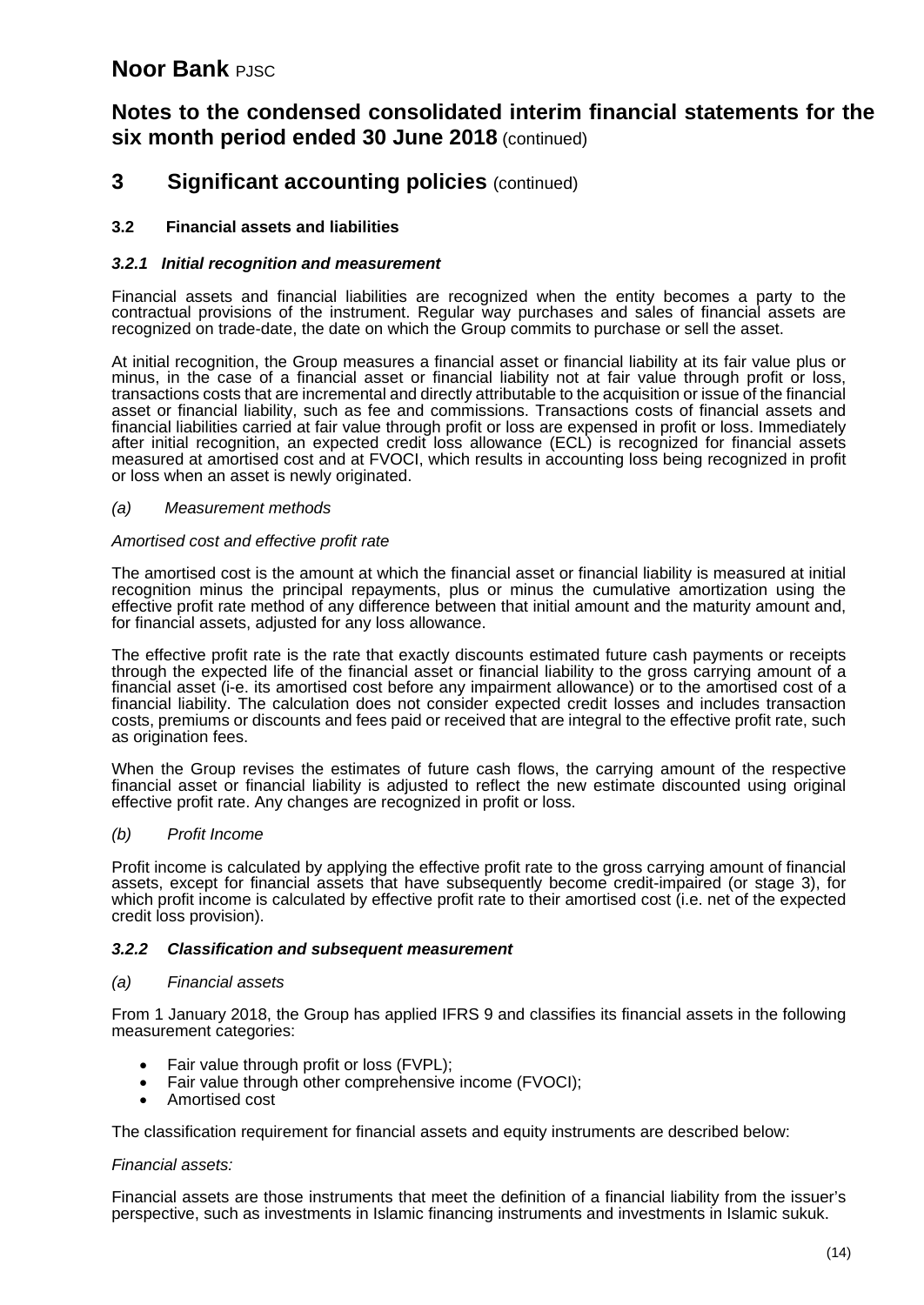# **Notes to the condensed consolidated interim financial statements for the six month period ended 30 June 2018** (continued)

## **3 Significant accounting policies** (continued)

**3.2 Financial assets and liabilities** (continued)

#### *3.2.2 Classification and subsequent measurement* (continued)

*(a) Financial assets* (continued)

Classification and subsequent measurement of financial assets depend on:

- (i) the Group's business model for managing the assets; and  $(ii)$  the cash flow characteristics of the asset.
- the cash flow characteristics of the asset.

**Business model:** the business model reflects how the Group manages the assets in order to generate cash flows. That is, whether the Group's objective is solely to collect the contractual cash flows from the assets or is to collect both the contractual cash flows and cash flows arising from the sale of assets. If neither of these is applicable (e.g. financial assets are held for trading purposes), then the financial assets are classified as part of 'other' business model and measured at FVPL. Factors considered by the Group in determining the business model for a group of assets include past experience on how the cash flows for these assets were collected, how the asset's performance is evaluated and reported to key management personnel, how risks are assessed and managed and how managers are compensated.

**SPPP:** Where the business model is to hold assets to collect contractual cash flows or to collect contractual cash flows and sell, the Group assesses whether financial instruments' cash flows represent solely payments of principal and profit (the 'SPPP test'). In making this assessment, the Group considers whether contractual cash flows are consistent with a basic financing arrangement i.e. profit includes only consideration for the time value of money, credit risk, other basic financing risks and a profit margin that is consistent with basic financing arrangement. Where the contractual terms introduce exposure to risk or volatility that are inconsistent with a basic financing arrangement, the related financial asset is classified and measured at fair value through profit or loss.

Based on these factors, the Group classifies its financial assets into one of the following three measurement categories:

- **Amortised cost:** Assets that are held for collection of contractual cash flows where those cash flows represent solely payments of principal and profit ('SPPP'), and that are not designated at FVPL, are measured at amortised cost. The carrying amount of these assets is adjusted by any expected credit loss allowance recognized and measured as described in Note 24. Profit income from these financial assets is included in 'Income from Islamic financing and sukuk' using the effective profit rate method.
- **Fair value through other comprehensive income (FVOCI):** Financial assets that are held for collection of contractual cash flows and for selling the assets, where the assets' cash flows represent solely payments of principal and profit, and that are not designated at FVPL, are measured at fair value through other comprehensive income (FVOCI). Movement in carrying amount are taken through OCI, except for the recognition of impairment gains and losses, profit income and foreign exchange gains and losses on the instruments' amortised cost which are recognized in profit or loss. When the financial asset is derecognized, the cumulative gain or loss previously recognized in OCI is reclassified from equity to profit or loss and recognized in 'Gain/(loss) on investments in Islamic sukuk'. Profit income from these financial assets is included in 'Income from Islamic financing and sukuk' using the effective profit rate method.
- **Fair value through profit or loss:** Assets that do not meet the criteria for amortised cost or FVOCI are measured at fair value through profit or loss. A gain or loss on a financial asset that is subsequently measured at fair value through profit or loss and is not part of a hedging relationship is recognized in profit or loss and presented in the profit or loss statement within 'Gain/(loss) on investments in Islamic sukuk' in the period in which it arise, unless it arises from financial assets that were designated at fair value or which are not held for trading, in which case they are presented separately in 'Net investment income'. Profit income from these financial assets is included in 'Income from Islamic financing and sukuk' using the effective profit rate method.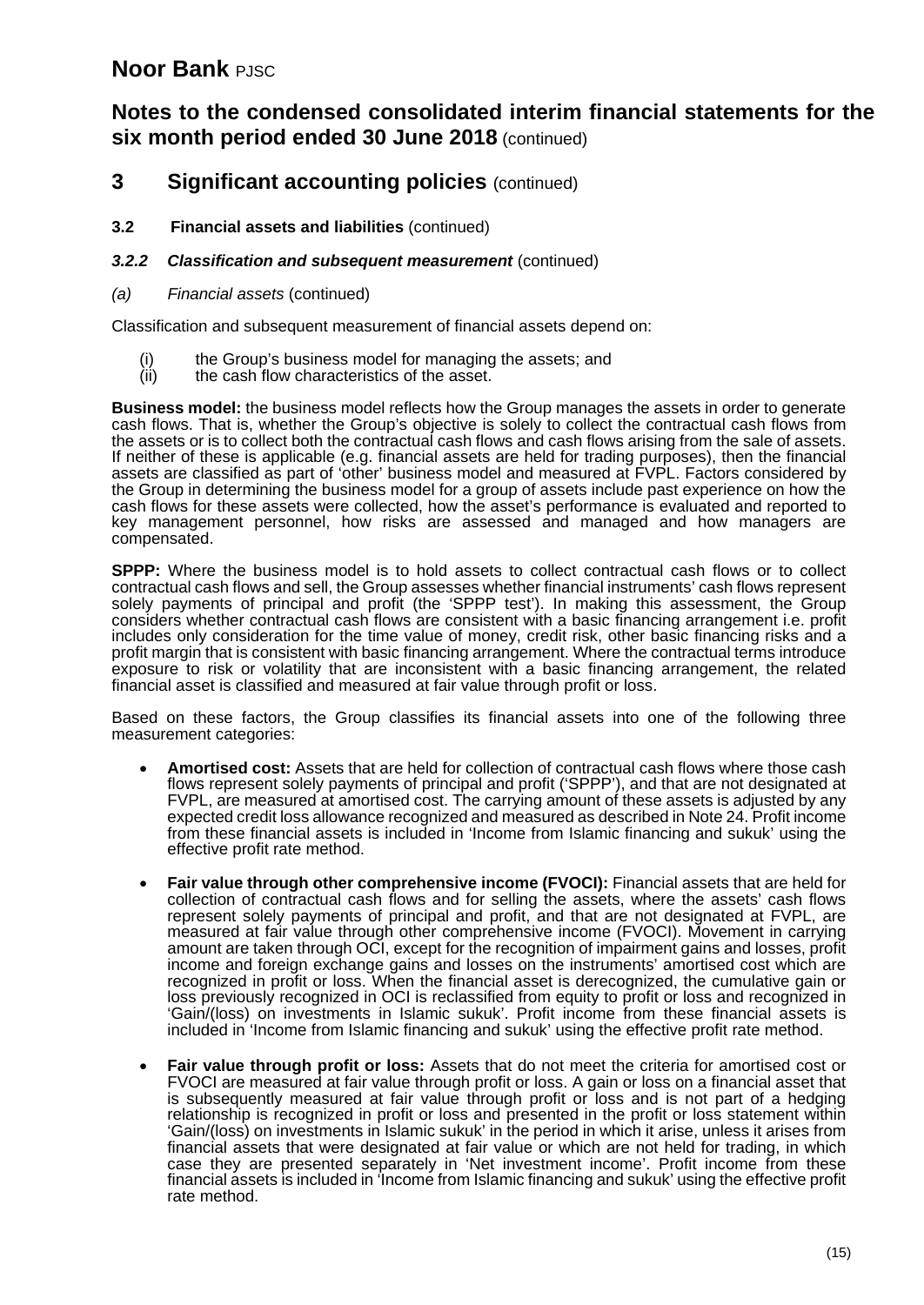# **Notes to the condensed consolidated interim financial statements for the six month period ended 30 June 2018** (continued)

## **3 Significant accounting policies** (continued)

#### **3.2 Financial assets and liabilities** (continued)

#### *3.2.2 Classification and subsequent measurement (continued)*

#### *(a) Financial assets (continued)*

The Group reclassifies financial assets when and only when its business model for managing those assets changes. The reclassification takes place from the start of the first reporting period following the change. Such changes are expected to be very infrequent and none occurred during the period.

#### *(b) Equity instruments:*

Equity instruments are instruments that meet the definition of equity from the issuer's perspective; that is, instruments that do not contain a contractual obligation to pay and that evidence a residual interest in the issuer's net assets. Examples of equity instruments include basic ordinary shares and Tier 1 sukuk.

The Group subsequently measures all equity investments at fair value through profit or loss, except where the Group's management has elected, at initial recognition, to irrevocably designate an equity investment at fair value through other comprehensive income. The Group's policy is to designate equity investments as FVOCI when those investments are held for purposes other than to generate investment returns. When this election is used, fair value gains and losses are recognized in OCI and are not subsequently reclassified to profit or loss, including on disposal. Impairment losses (and reversal of impairment losses) are not reported separately from other changes in fair value. Profit distribution, when representing a return on such investments, continue to be recognized in profit or loss as other income when the Group's right to receive payments is established.

Gains and losses on equity investments at FVPL are included in the consolidated income statement.

#### *(c) Financial liabilities*

Subsequent to initial recogniation, all financial liabilities are that are not held for trading and are not designated as at FVPL are measured at amortised cost using the effective profit method. Amortised cost is calculated by taking into account any discount or premium on settlement.

#### *3.2.3 Impairment of financial assets*

The Bank applies a three-stage approach to measure allowance for credit losses, using an expected credit loss approach as required under IFRS 9, for the following categories of financial assets that are not measured at FVPL:

- Financial assets that are financing instruments and investments in Islamic sukuk; and
- Islamic financing commitments

Financial assets migrate through three stages based on the change in credit risk since initial recognition.

No impairment loss is recognised on equity investments.

#### *(a) Excepted credit loss impairment model*

The Expected Credit Loss (ECL) model contains a three stage approach which is based on the change in credit quality of financial assets since initial recognition. Expected credit losses reflect the present value of all cash shortfalls related to default events either (i) over the following twelve months or (ii) over the expected life of a financial instrument depending on credit deterioration from inception.

- Under Stage 1, where there has not been a significant increase in credit risk since initial recognition, an amount equal to 12 months ECL will be recorded.
- Under Stage 2, where there has been a significant increase in credit risk since initial recognition but the financial instruments are not considered credit impaired, an amount equal to the default probability weighted lifetime ECL will be recorded.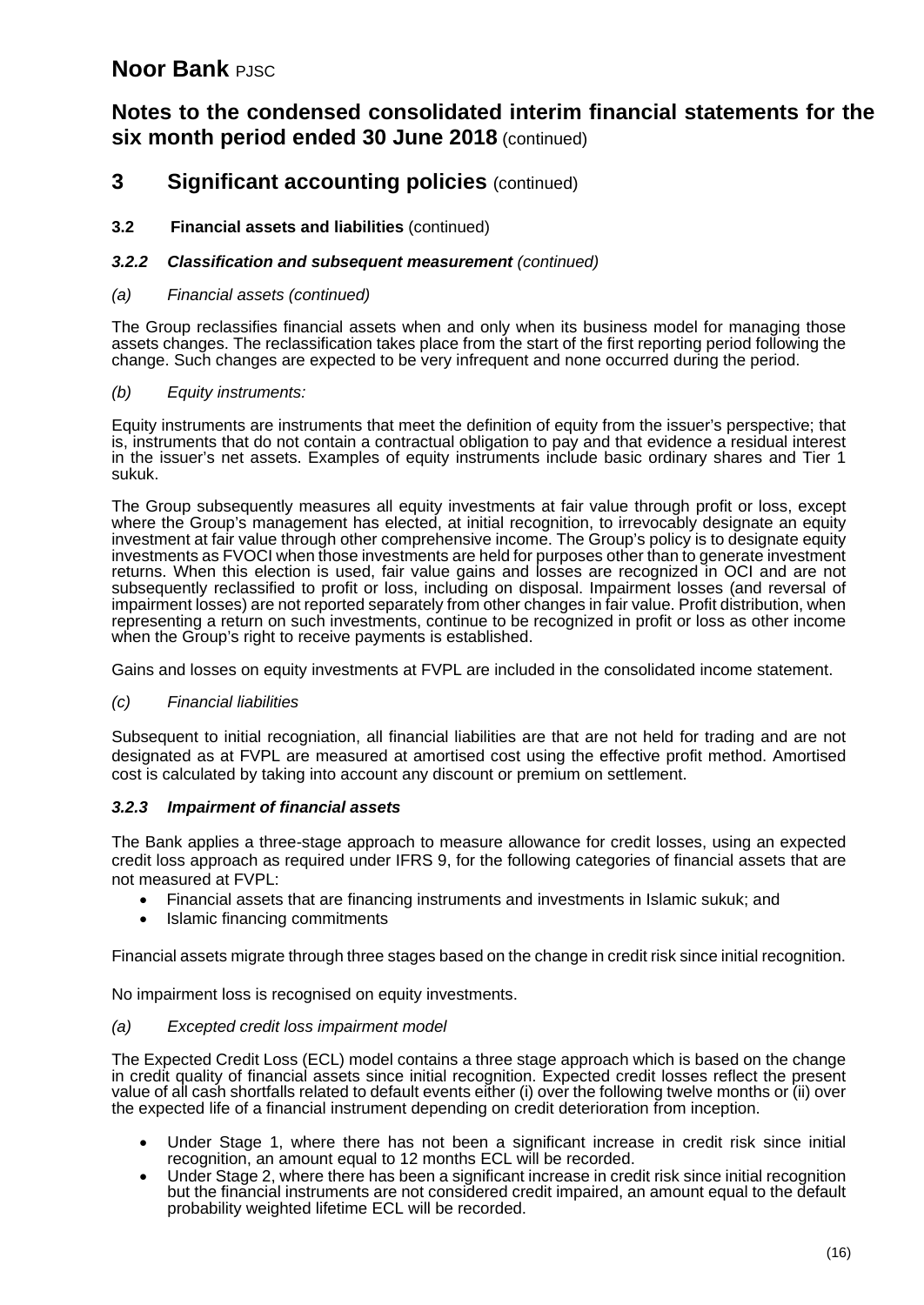# **Notes to the condensed consolidated interim financial statements for the six month period ended 30 June 2018** (continued)

## **3 Significant accounting policies** (continued)

#### **3.2 Financial assets and liabilities** (continued)

#### *3.2.3 Impairment of financial assets (continued)*

#### *(a) Excepted credit loss impairment model (continued)*

• Under the Stage 3, where there is objective evidence of impairment at the reporting date these financial instruments will be classified as credit impaired and an amount equal to the lifetime ECL will be recorded for the financial assets.

The ECL model is forward looking and requires the use of reasonable and supportable forecasts of future economic conditions in the determination of significant increases in credit risk and measurement of ECL.

#### *(b) Measurement of ECL*

IFRS 9 considers the calculation of ECL by multiplying the Probability of default (PD), Loss Given Default (LGD) and Exposure at Default (EAD). The Bank has developed methodologies and models taking into account the relative size, quality and complexity of the portfolios.

These parameters are generally derived from internally developed statistical models and other historical data and are adjusted to reflect forward-looking information.

Details of these statistical parameters/inputs are as follows:

- The probability of default (PD) is an estimate of the likelihood of default over a given time horizon;
- The exposure at default (EAD) is an estimate of the exposure at a future default date, taking into account expected changes in the exposure after the reporting date; and
- The loss given default (LGD) is an estimate of the loss arising in the case where a default occurs at a given time. It is based on the difference between the contractual cash flows due and those that the lender would expect to receive, including from the realization of any collateral. It is usually expressed as a percentage of the EAD.

#### *(c) Macroeconomic factors, forward looking information and multiple scenarios*

IFRS 9 requires an unbiased and probability weighted estimate of credit losses by evaluating a range of possible outcomes that incorporates forecasts of future economic conditions. Macroeconomic factors and forward looking information are required to be incorporated into the measurement of ECL as well as the determination of whether there has been a significant increase in credit risk since origination. Measurement of ECLs at each reporting period should reflect reasonable and supportable information at the reporting date about past events, current conditions and forecasts of future economic conditions.

#### *(d) Assessment of significant increase in credit risk*

The assessment of a significant increase in credit risk is done on a relative basis. To assess whether the credit risk on a financial asset has increased significantly since origination, the Bank compares the risk of default occurring over the expected life of the financial assets at the reporting date to the corresponding risk of default at origination, using key risk indicators that are used in the Bank's existing risk management processes. At each reporting date, the assessment of a change in credit risk will be individually assessed for those considered individually significant and at the segment level for retail exposures.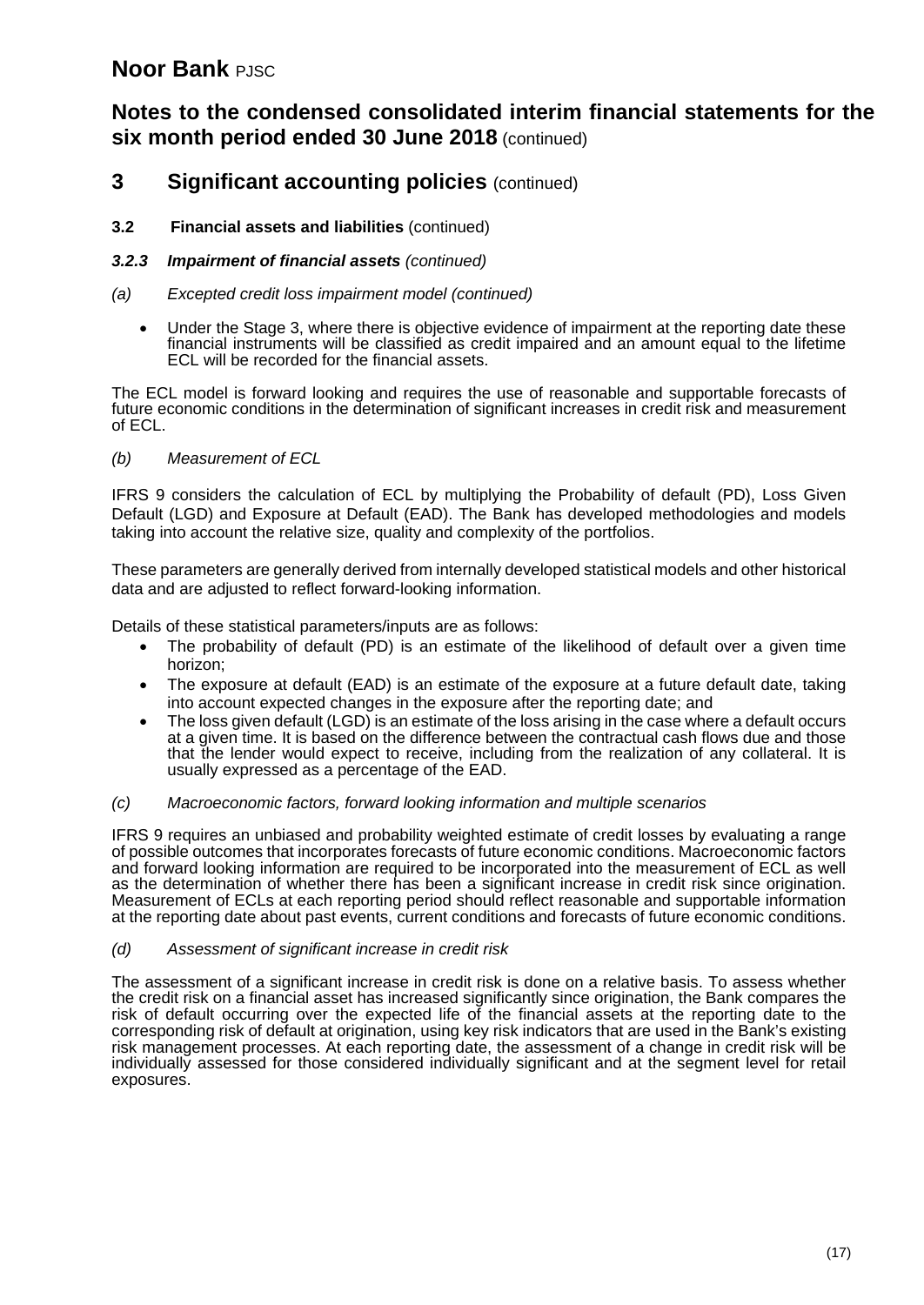# **Notes to the condensed consolidated interim financial statements for the six month period ended 30 June 2018** (continued)

## **3 Significant accounting policies** (continued)

#### **3.2 Financial assets and liabilities** (continued)

#### *3.2.3 Impairment of financial assets (continued)*

#### *(e) Experienced credit judgement*

The Bank's ECL allowance methodology requires the use of experienced credit judgement to incorporate the estimated impact of factors not captured in the modelled ECL results, in all reporting periods. When measuring ECL, the Bank considers the maximum contractual period over which the Bank is exposed to credit risk. All contractual terms are considered when determining the expected life, including prepayment options and extension and rollover options.

Default definition followed by the Bank for impairment assessment remains in line with the guidelines of IFRS 9, without any recourse to the assumptions, and consistent with regulatory requirements. The policy on the write-off of financing transactions remains unchanged.

#### *(f) Expected life*

When measuring expected credit loss, the Bank considers the maximum contractual period over which the Bank is exposed to credit risk. All contractual terms are considered when determining the expected life, including prepayment, and extension and rollover options.

#### *(g) Definition of default*

The Bank considers a financial asset to be in default when:

- it is established that due to financial or non-financial reasons the customer is unlikely to pay its credit obligations to the Bank in full without recourse by the Bank to actions such as realising security (if any is held); or
- the customer is past due 90 days or more on any material credit obligation to the Bank.

#### *3.2.4 Derecognition*

Financial assets, or a portion thereof, are derecognized when the contractual rights to receive the cash flows from the assets have expired, or when they have been transferred and either (i) the Group transfers substantially all the risks and rewards of ownerships, or (ii) the Group neither transfers nor retains substantially all the risks and rewards of ownership and the Group has not retained control.

#### *3.2.5 Islamic financing commitments*

Islamic financing commitments provided by the Group are measured as the amount of the loss allowance and presented separately in other liabilities in the consolidated statement of financial position. For Islamic financing commitments, the loss allowance is recognized as a provision in other liabilities.

Except as described above, the accounting policies applied in these condensed consolidated interim financial statements are consistent with those applied in the Group's audited consolidated financial statements for the year ended 31 December 2017 and corresponding interim reporting period. The condensed consolidated interim financial statements should therefore be read in conjunction with the audited consolidated financial statements for the year ended 31 December 2017.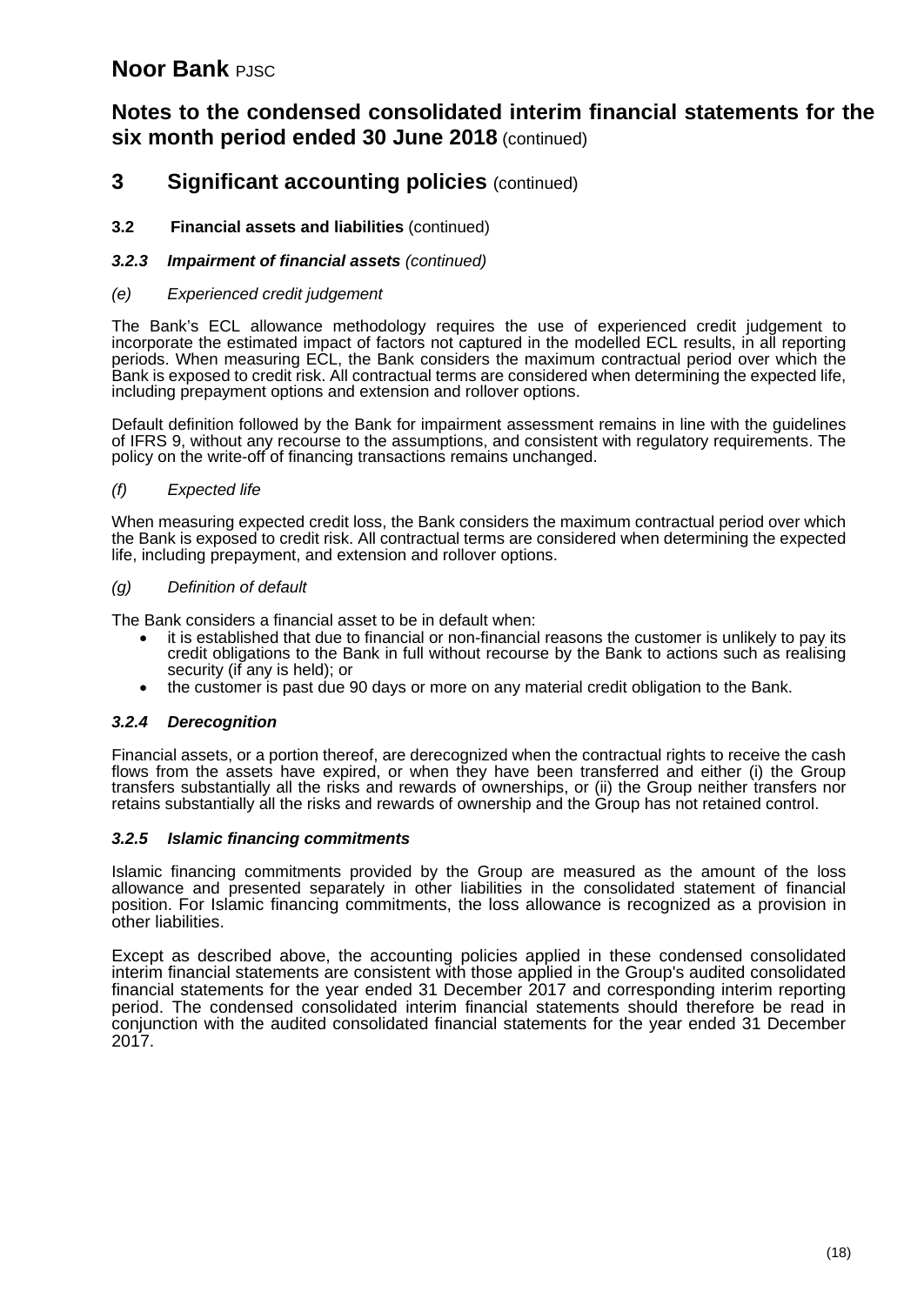**Notes to the condensed consolidated interim financial statements for the six month period ended 30 June 2018** (continued)

# **4 Cash and balances with the UAE Central Bank**

|                                                    | 30 June<br>2018<br>(Unaudited)<br>AED'000 | 31 December<br>2017<br>(Audited)<br>AED'000 |
|----------------------------------------------------|-------------------------------------------|---------------------------------------------|
| Cash in hand<br>Balances with the UAE Central Bank | 84,313                                    | 129,397                                     |
| Current account<br>$\blacksquare$                  | 889,086                                   | 1,135,693                                   |
| Certificate of deposits<br>$\sim 100$              | 1,000,000                                 | 500,000                                     |
| - Statutory deposits                               | 2,749,680                                 | 2,812,587                                   |
|                                                    | 4,723,079                                 | 4,577,677                                   |

The statutory deposits with the UAE Central Bank are not generally available to finance the day to day operations of the Bank. Cash in hand, current account balances and statutory deposit with the UAE Central Bank are non-profit bearing. Certificate of deposits with the UAE Central Bank carried a profit rate of 1.68% - 1.84% per annum (31 December 2017: 1.2% per annum).

Cash and cash equivalents include the following for the purposes of the condensed consolidated interim statement of cash flows:

|                                                                   | 30 June       | 30 June     |
|-------------------------------------------------------------------|---------------|-------------|
|                                                                   | 2018          | 2017        |
|                                                                   | (Unaudited)   | (Unaudited) |
|                                                                   | AED'000       | AED'000     |
| Cash and balances with the UAE Central Bank                       | 4,723,079     | 4,112,990   |
| Due from banks (Note 5)                                           | 3,853,480     | 3,682,568   |
| Due to banks (Note 11)                                            | (2, 226, 118) | (1,782,228) |
|                                                                   | 6,350,441     | 6,013,330   |
| Less: Balances having original maturity of more than<br>3 months: |               |             |
| - Statutory deposits with the UAE Central Bank                    | (2,749,680)   | (2,948,841) |
| - Net due from banks                                              | (270, 530)    | (1,220,391) |
| Cash and cash equivalents                                         | 3,330,231     | 1,844,098   |

# **5 Due from banks**

|                                             | 30 June     | 31 December |
|---------------------------------------------|-------------|-------------|
|                                             | 2018        | 2017        |
|                                             | (Unaudited) | (Audited)   |
|                                             | AED'000     | AED'000     |
| Current account with banks (Qard-e-hasan)   | 479,690     | 574,092     |
| Export bills - (Murabahah)                  | 2,004,398   | 1,766,270   |
| Deposits with banks - (Wakalah & Murabahah) | 1,369,392   | 2,539,828   |
|                                             | 3,853,480   | 4,880,190   |
| Less: impairment loss allowance             | (5,816)     |             |
|                                             | 3,847,664   | 4,880,190   |

All due from banks balances are classified at Stage 1 as at 30 June 2018.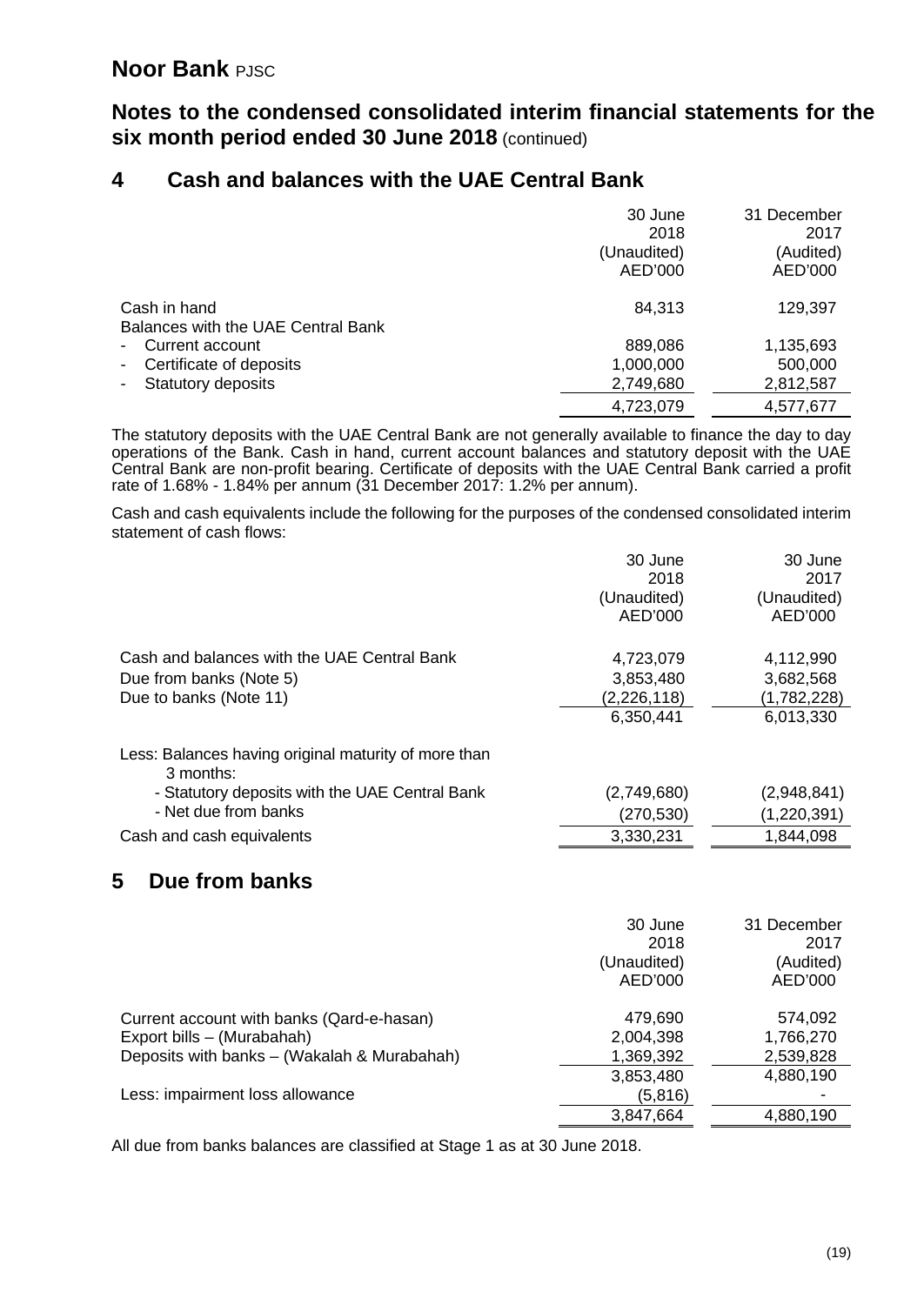# **Notes to the condensed consolidated interim financial statements for the six month period ended 30 June 2018** (continued)

# **6 Investment in Islamic financing instruments**

|                                                    | 30 June       | 31 December |
|----------------------------------------------------|---------------|-------------|
|                                                    | 2018          | 2017        |
|                                                    | (Unaudited)   | (Audited)   |
|                                                    | AED'000       | AED'000     |
| Investments in Islamic financing instruments       |               |             |
| At amortized cost:                                 |               |             |
| Murabahah                                          | 23,506,269    | 21,808,761  |
| ljarah                                             | 8,438,043     | 7,508,009   |
| Mudarabah                                          |               | 59,917      |
|                                                    | 31,944,312    | 29,376,687  |
| Less: impairment loss allowance                    | (2, 121, 962) | (1,926,999) |
|                                                    | 29,822,350    | 27,449,688  |
| At Fair value through profit & loss:               |               |             |
| Mudarabah                                          | 19,917        |             |
| Total investments in Islamic financing instruments | 29,842,267    | 27,449,688  |
|                                                    |               |             |
| Movement in impairment loss allowance:             |               |             |
|                                                    | 30 June       | 31 December |
|                                                    | 2018          | 2017        |
|                                                    | (Unaudited)   | (Audited)   |
|                                                    | AED'000       | AED'000     |
|                                                    |               |             |
| At beginning of the period/year                    | 1,926,999     | 1,747,392   |
| Cumulative effect of adopting IFRS 9               | 181,470       |             |
|                                                    |               |             |

At beginning of the period/year 2,108,469 1,747,392<br>Charge for the period/year, net of recoveries/reversals 213,252 838,024 Charge for the period/year, net of recoveries/reversals 313,252 838,024<br>Written off during the period/year, net of write backs (299,759) (658,417) Written off during the period/year, net of write backs At end of the period/year 2,121,962 1,926,999

Carrying value of Investments in Islamic financing instruments at amortised cost by stage:

|                                                 |                    | 30 June 2018        |                     |            |
|-------------------------------------------------|--------------------|---------------------|---------------------|------------|
|                                                 | <b>ECL staging</b> |                     |                     |            |
|                                                 | Stage 1            | Stage 2             | Stage 3             |            |
|                                                 | 12-month ECL       | <b>Lifetime ECL</b> | <b>Lifetime ECL</b> | Total      |
| Investments in Islamic<br>financing instruments | AED'000            | AED'000             | AED'000             | AED'000    |
| At amortised cost                               | 26,960,061         | 3,552,084           | 1,432,167           | 31,944,312 |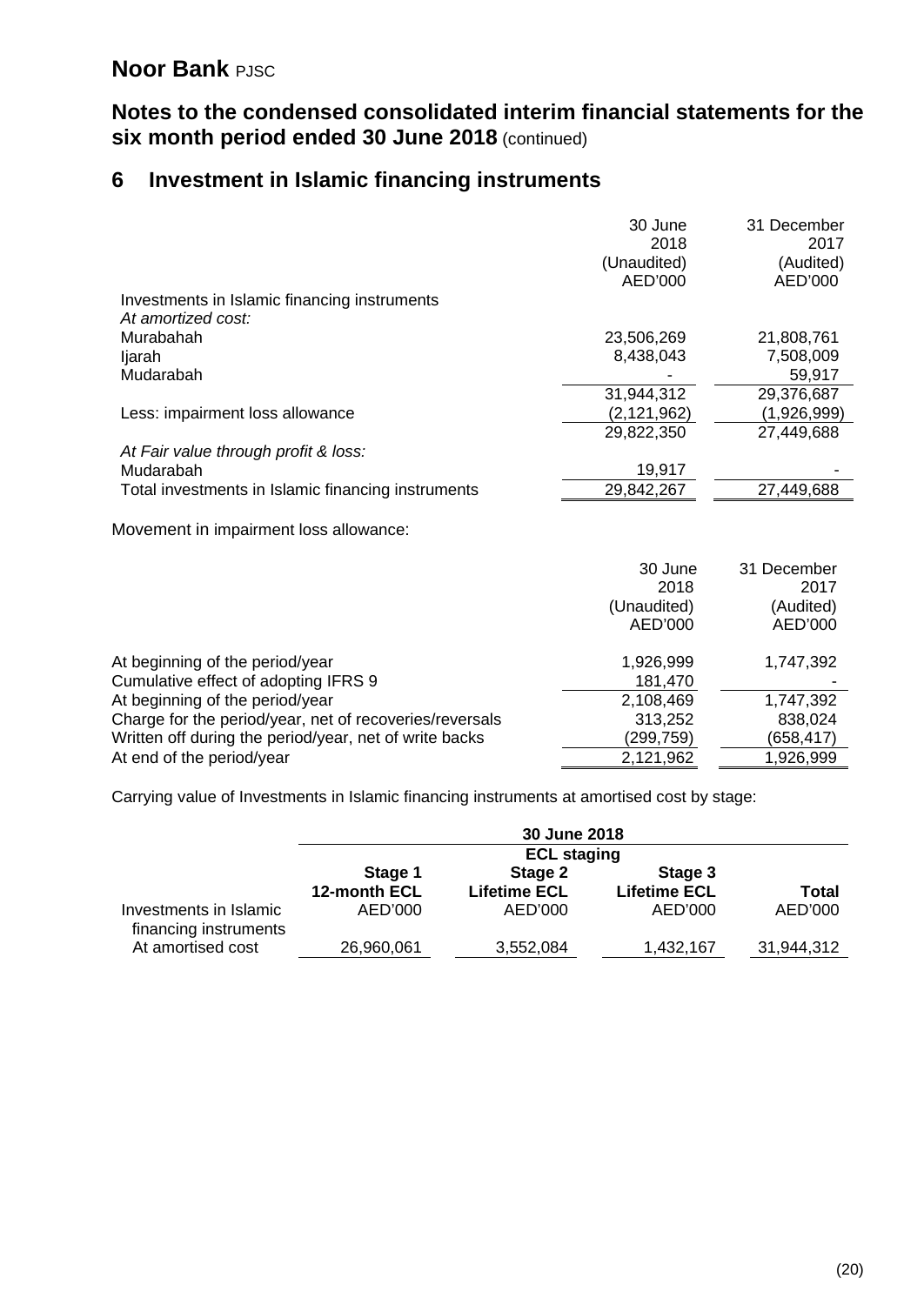# **Notes to the condensed consolidated interim financial statements for the six month period ended 30 June 2018** (continued)

# **7 Investments in Islamic sukuk**

|                                                  | 30 June     | 31 December |
|--------------------------------------------------|-------------|-------------|
|                                                  | 2018        | 2017        |
|                                                  | (Unaudited) | (Audited)   |
|                                                  | AED'000     | AED'000     |
| Investments in Islamic sukuk:                    |             |             |
| At Amortised cost                                | 1,582,097   | 665,269     |
| Less: impairment loss allowance                  | (2,070)     |             |
|                                                  | 1,580,027   | 665,269     |
| At fair value through profit & loss              | 567,826     | 585,545     |
| At fair value through other comprehensive income | 3,274,362   | 2,476,174   |
|                                                  | 5,422,215   | 3,726,988   |

All the investments in Islamic sukuk are classified at Stage 1 at 30 June 2018. At 30 June 2018, the fair value of investments in Islamic sukuk at amortised cost was AED 1,539 million (31 December 2017: AED 685 million).

For the six month period ended 30 June 2018, the Group recognised a net fair value loss on investments in Islamic sukuk at fair value through other comprehensive of AED 56.3 million (30 June 2017: a net fair value gain of AED 29.7 million) in other comprehensive income under "fair value reserve on Islamic sukuk at FVOCI".

At 30 June 2018, Islamic sukuk with a market value of AED 1,033 million (31 December 2017: AED 745 million) have been pledged as collateral against investment deposits from financial institutions (Note 11).

At 30 June 2018, the Group held Islamic sukuks with a market value of AED 2.0 billion (31 December 2017: AED 2.1 billion) in a fiduciary capacity on behalf of customers' without recourse to itself. Accordingly, these Islamic sukuk are not included in the Group's condensed consolidated interim financial statements.

## **8 Investment properties**

|                                             | 30 June<br>2018<br>(Unaudited)<br>AED'000 | 31 December<br>2017<br>(Audited)<br>AED'000 |
|---------------------------------------------|-------------------------------------------|---------------------------------------------|
| At beginning of the period/year             | 1,178,947                                 | 1,186,117                                   |
| Additions during the period/year            | 25,872                                    | 12,266                                      |
| Disposals during the period/year            | (1,200)                                   | (9,611)                                     |
| Change in fair value during the period/year |                                           | (9,825)                                     |
| At end of the period/year                   | 1,203,619                                 | 1,178,947                                   |

The carrying value of investment properties represents their fair value as determined by an independent valuation expert at 31 December 2017 (excluding additions during the period) in accordance with relevant appraisal and valuation standards issued by the Royal Institute of Chartered Surveyors ("RICS"). The basis for determination of fair value are the amounts for which the properties could be exchanged between willing parties in an arm's length transaction, based on current prices in an active market for similar properties in the same location and condition and subject to similar leases. During the period ended 30 June 2018, no revaluation gain/loss was recognised on investment properties as the management is satisfied that there has been no material change in fair values between 31 December 2017 and 30 June 2018.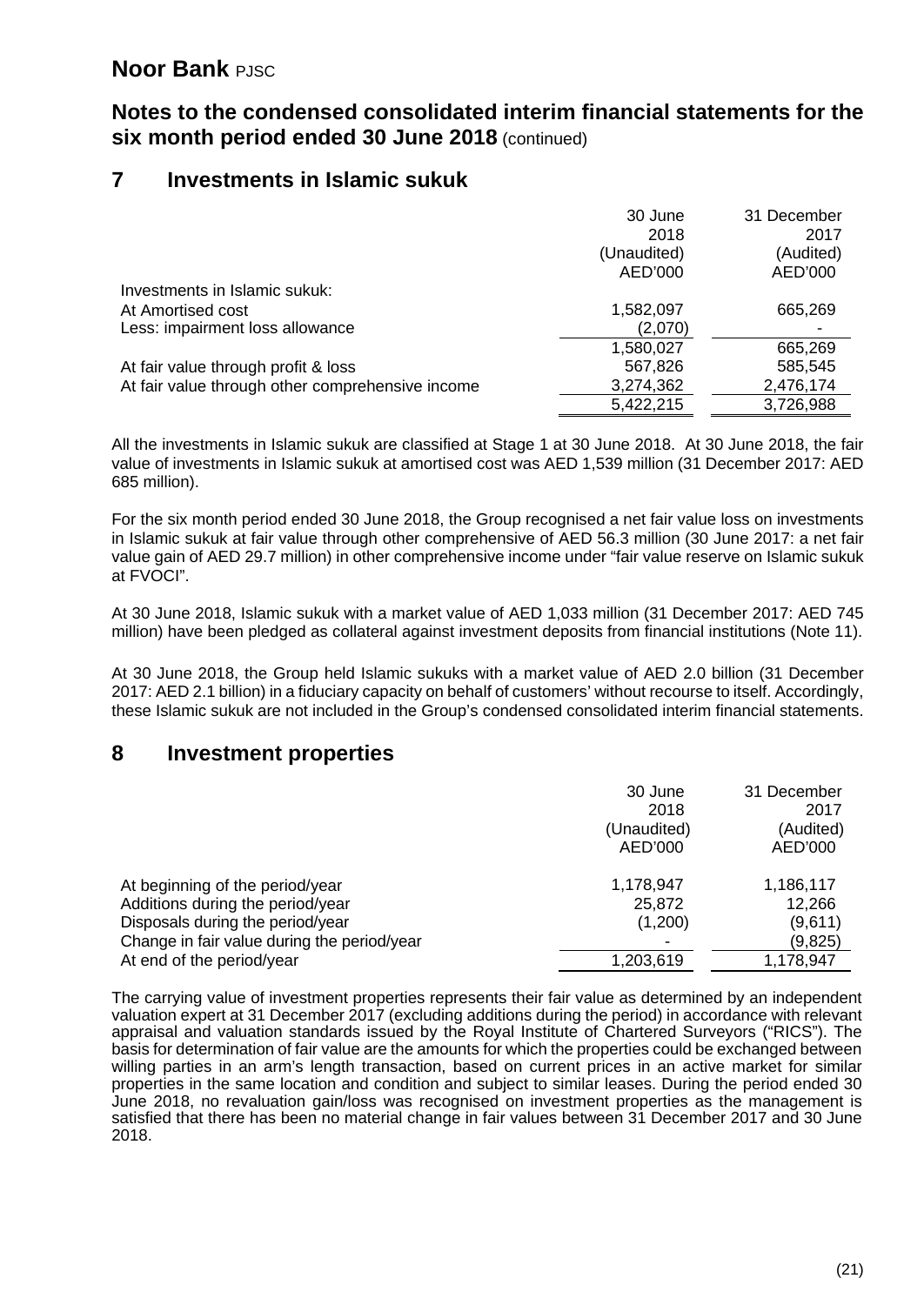# **Notes to the condensed consolidated interim financial statements for the six month period ended 30 June 2018** (continued)

## **9 Property and equipment**

The fair value of the Group's buildings was determined by an independent valuation expert in accordance with relevant appraisal and valuation standards issued by the Royal Institute of Chartered Surveyors ("RICS") as at 31 December 2016 and as updated on 31 December 2017. During the years ended 31 December 2017 and 31 December 2016, no revaluation gain/loss was recognised on buildings as the amount was not considered significant. The Group will obtain the independent valuations at 31 December 2018 and any resultant significant revaluation gain/loss on buildings will be reflected in the annual consolidated financial statements for the year ending 31 December 2018.

## **10 Customer deposits**

|                                                | 30 June     | 31 December |
|------------------------------------------------|-------------|-------------|
|                                                | 2018        | 2017        |
|                                                | (Unaudited) | (Audited)   |
|                                                | AED'000     | AED'000     |
| Current accounts (Qard-e-Hasan)                | 8,974,150   | 9,303,241   |
| Term accounts (Wakalah, Murabahah & Mudarabah) | 13,068,675  | 11,853,136  |
| Savings accounts (Mudarabah)                   | 4,621,012   | 4,176,547   |
| Escrow accounts (Qard-e-Hasan & Mudarabah)     | 3,954,413   | 4,737,049   |
| Margin accounts                                | 232,886     | 259,145     |
|                                                | 30,851,136  | 30,329,118  |

# **11 Due to banks**

|                                             | 30 June     | 31 December |
|---------------------------------------------|-------------|-------------|
|                                             | 2018        | 2017        |
|                                             | (Unaudited) | (Audited)   |
|                                             | AED'000     | AED'000     |
| Investment deposits - (Wakalah & Murabahah) | 2,123,998   | 1,611,647   |
| Current accounts - (Qard-e-Hasan)           | 102,120     | 296,860     |
|                                             | 2,226,118   | 1,908,507   |

At 30 June 2018, Islamic sukuk with a market value of AED 1,033 million (31 December 2017: AED 745 million) have been pledged as collateral against investment deposits of AED 919 million (31 December 2017: AED 650 million) from financial institutions (Note 7).

## **12 Sukuk financing instruments**

In April 2015, the Bank through its Shari'a compliant financing arrangement, established a Trust Certificate Issuance Programme for USD 3 billion ("the Programme"). The terms of the Programme include notional allocation of certain identified assets ("the Co-owned Assets") to Noor Sukuk Company Limited, Cayman Islands ("the Issuer or SPE"), a special purpose entity formed for the issuance of the sukuk. In substance, these co-owned assets shall continue to remain under the control of the Bank and shall continue to be serviced by the Bank.

The analysis of the Sukuk instruments issued by the Group under the Programme is as follows:

| <b>Issuer</b>                                            | <b>Expected annual</b><br>profit rate | <b>Issuance</b><br>dated               | <b>Maturity</b><br>date         | 30 June<br>2018<br>(Unaudited)<br>AED'000 | 31 December<br>2018<br>(Unaudited)<br>AED'000 |
|----------------------------------------------------------|---------------------------------------|----------------------------------------|---------------------------------|-------------------------------------------|-----------------------------------------------|
| Noor Sukuk Company Limited<br>Noor Sukuk Company Limited | 2.788%<br>4.471%                      | <b>April 2015</b><br><b>April 2018</b> | April 2020<br><b>April 2023</b> | 1,836,450<br>1,836,700                    | 1,836,450                                     |
|                                                          |                                       |                                        |                                 | 3,673,150                                 | 1,836,450                                     |

These Sukuk were listed on NASDAQ Dubai on the date of issuance and are expected to pay the profit to the sukuk holders semi-annually.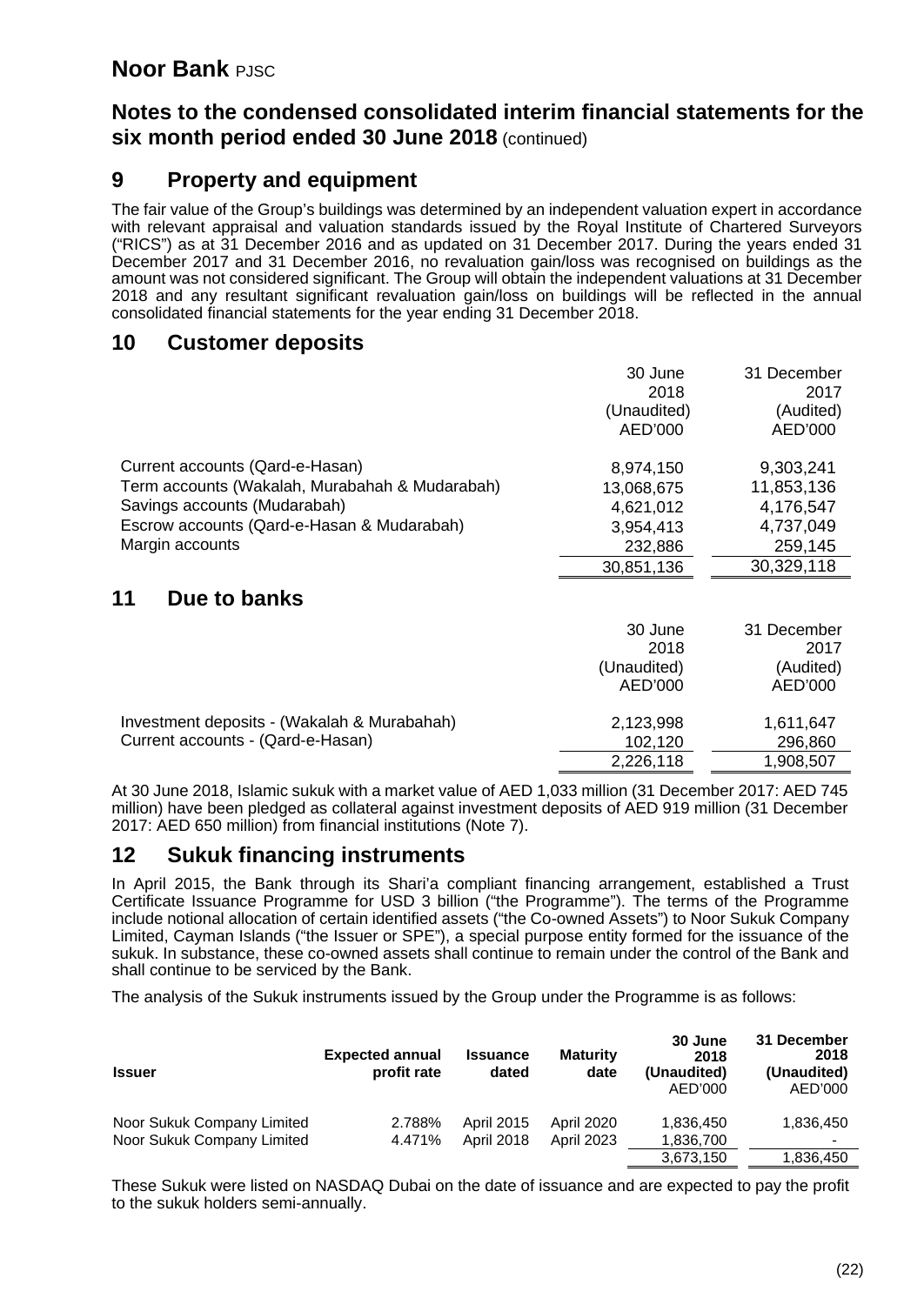# **Notes to the condensed consolidated interim financial statements for the six month period ended 30 June 2018** (continued)

# **13 Share capital**

|                                                                                                                   | 30 June<br>2018<br>(Unaudited)<br>AED'000 | 31 December<br>2017<br>(Audited)<br>AED'000 |
|-------------------------------------------------------------------------------------------------------------------|-------------------------------------------|---------------------------------------------|
| <b>Authorised share capital:</b><br>6,500 million shares (2017: 6,500 million shares) of AED<br>1 each            | 6,500,000                                 | 6,500,000                                   |
| Issued and fully paid up share capital:<br>3,574.9 million shares (2017: 3,574.9 million shares) of<br>AED 1 each | 3,574,895                                 | 3,574,895                                   |

- (i) During the year ended 31 December 2017, the Bank's Articles of Association were amended and in accordance with the new articles, the authorised share capital of the Bank was increased to AED 6,500 million comprising of 6,500 million shares with a nominal value of AED 1 per share.
- (ii) During the year ended 31 December 2017, 217 million shares were issued at par value and subscribed to by NIG. The share capital issued is fully paid up and was approved by the Board of Directors, the shareholders in the General Meeting of the Bank and the UAE Central Bank.

# **14 Tier 1 sukuk**

In May 2016, the Bank issued a Shari'a compliant Tier 1 sukuk through an SPE, Noor Tier 1 sukuk Limited, ("the issuer") amounting to USD 500 million (AED 1,836.5 million) at a par value of USD 1,000 (AED 3,673) per sukuk.

Tier 1 sukuk is a perpetual security in respect of which there is no fixed redemption date and constitutes direct, unsecured, subordinated obligations (senior only to share capital) of the Bank subject to the terms and conditions of the Mudaraba Agreement. These sukuk are expected to pay profit semi-annually based on 5 year mid-swap rate + 4.91% at the time of issuance on 1st June and 1st December of each year ("the profit payment date") commencing from 1st December 2016. The expected profit rate will be reset to a new fixed rate on the basis of the then prevailing 5 year mid-swap rate + 4.91% on 1 June 2021 ("the first reset date") and every 5 years thereafter. These sukuk are listed on NASDAQ Dubai and callable by the Bank on 1st June 2021 ("the first call date") or any profit payment date thereafter subject to certain redemption conditions. The net proceeds of Tier 1 are invested by the Bank in its general business activities on a co-mingling basis.

At the issuer's sole discretion, it may elect not to make any Mudaraba profit distributions expected and the event is not considered an event of default. In such event, the Mudaraba profit will not be accumulated but forfeited to the issuer. If the issuer makes a non-payment election or a non-payment event occurs, then the Bank will not (a) declare or pay any distribution or dividend or make any other payment on, and will procure that no distribution or dividend or other payment is made on ordinary shares issued by the Bank, or (b) directly or indirectly redeem, purchase, cancel, reduce or otherwise acquire ordinary shares issued by the Bank.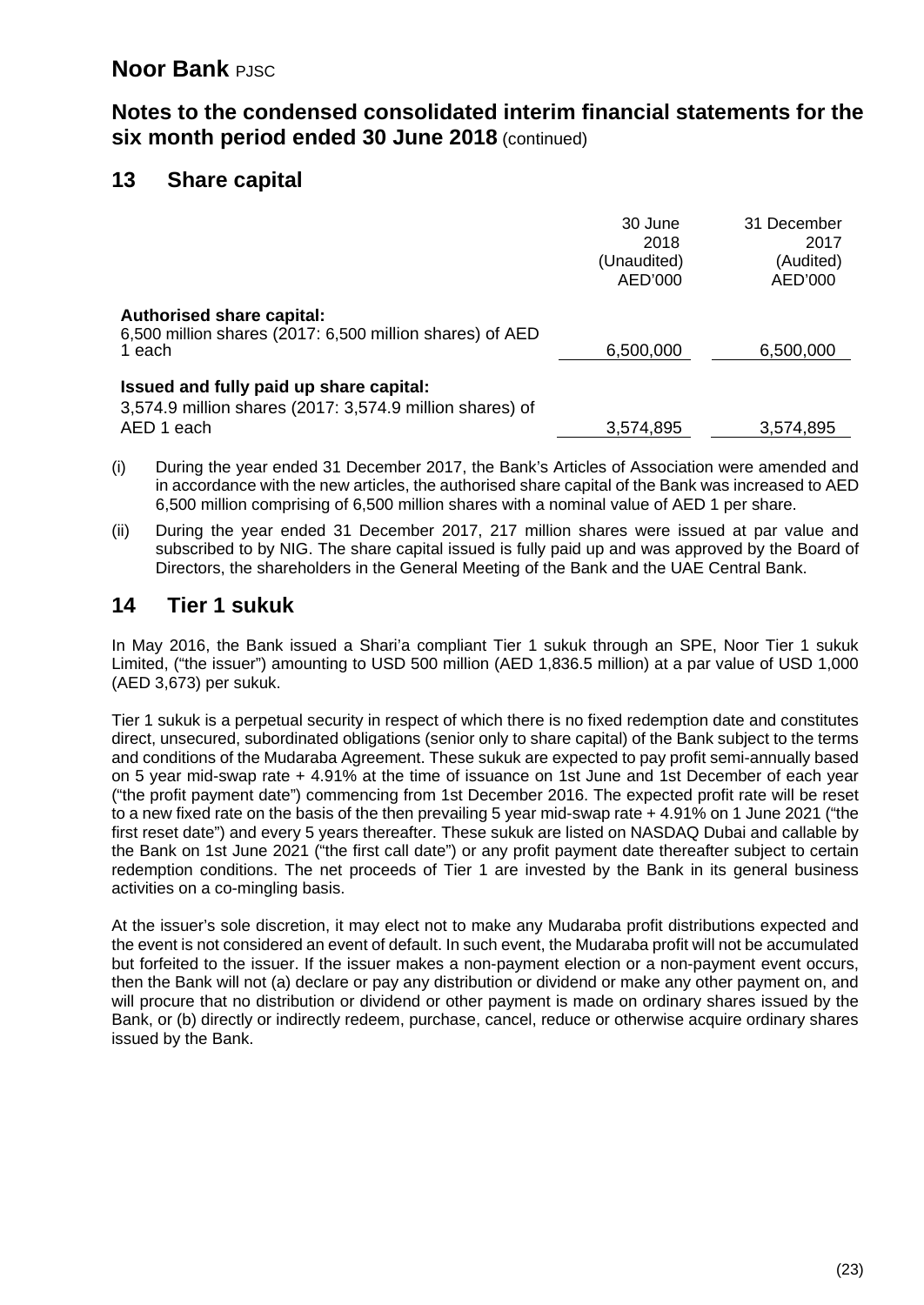# **Notes to the condensed consolidated interim financial statements for the six month period ended 30 June 2018** (continued)

## **15 Statutory reserve**

The UAE Federal Law No. 8 of 1984 (as amended), and the UAE Federal Law No. (2) of 2015 and the Articles of the Bank, require that 10% of the net profit for the year should be transferred to a statutory reserve until such time as the balance in the reserve equals 50% of the issued share capital. Accordingly, an amount equal to 10% of the net profit for the year will be transferred to the statutory reserve at 31 December 2018 based on the results of the Bank for the year then ending. This reserve is not available for distribution.

# **16 Income from Islamic financing and sukuk**

|                                               | Six month period ended<br>30 June |             |  |  |
|-----------------------------------------------|-----------------------------------|-------------|--|--|
|                                               | 2018                              |             |  |  |
|                                               | (Unaudited)                       | (Unaudited) |  |  |
|                                               | AED'000<br>AED'000                |             |  |  |
| Income from Islamic financing:                |                                   |             |  |  |
| Murabahah                                     | 669,226<br>533,711                |             |  |  |
| ljarah                                        | 139,167                           | 123,104     |  |  |
| Wakalah                                       | 5,947                             | 22,961      |  |  |
|                                               | 814,340                           | 679,776     |  |  |
| Profit income on Islamic sukuk                | 98,626                            | 71,805      |  |  |
| Total income from Islamic financing and sukuk | 912,966                           | 751,581     |  |  |

# **17 Depositors' and sukuk holders' share of profit**

|                                       | Six month period ended |             |  |
|---------------------------------------|------------------------|-------------|--|
|                                       | 30 June                |             |  |
|                                       | 2018                   | 2017        |  |
|                                       | (Unaudited)            | (Unaudited) |  |
|                                       | AED'000                | AED'000     |  |
| Term accounts                         | 211,517                | 126,573     |  |
| Savings & Escrow accounts             | 32,564                 | 28,805      |  |
| Sukuk holders' profit on sukuk issued | 42,518                 | 26,823      |  |
|                                       | 286,599                | 182,201     |  |

## **18 Fee and other income, net of charges**

|                                               |             | Six month period ended |  |  |
|-----------------------------------------------|-------------|------------------------|--|--|
|                                               |             | 30 June                |  |  |
|                                               | 2018        | 2017                   |  |  |
|                                               | (Unaudited) | (Unaudited)            |  |  |
|                                               | AED'000     | AED'000                |  |  |
| Transactional and deposit related fees        | 110,185     | 97.790                 |  |  |
| Net foreign exchange income                   | 88,527      | 138,755                |  |  |
| Facility syndication and processing fees      | 111,371     | 82,090                 |  |  |
| Trade services related fees                   | 25,364      | 46,276                 |  |  |
| Fair value (loss)/gain on Islamic derivatives | (3,042)     | 15,558                 |  |  |
| Fees from credit cards                        | 20,672      | 13,250                 |  |  |
| Other income                                  | 6,170       | 6,298                  |  |  |
|                                               | 359,247     | 400,017                |  |  |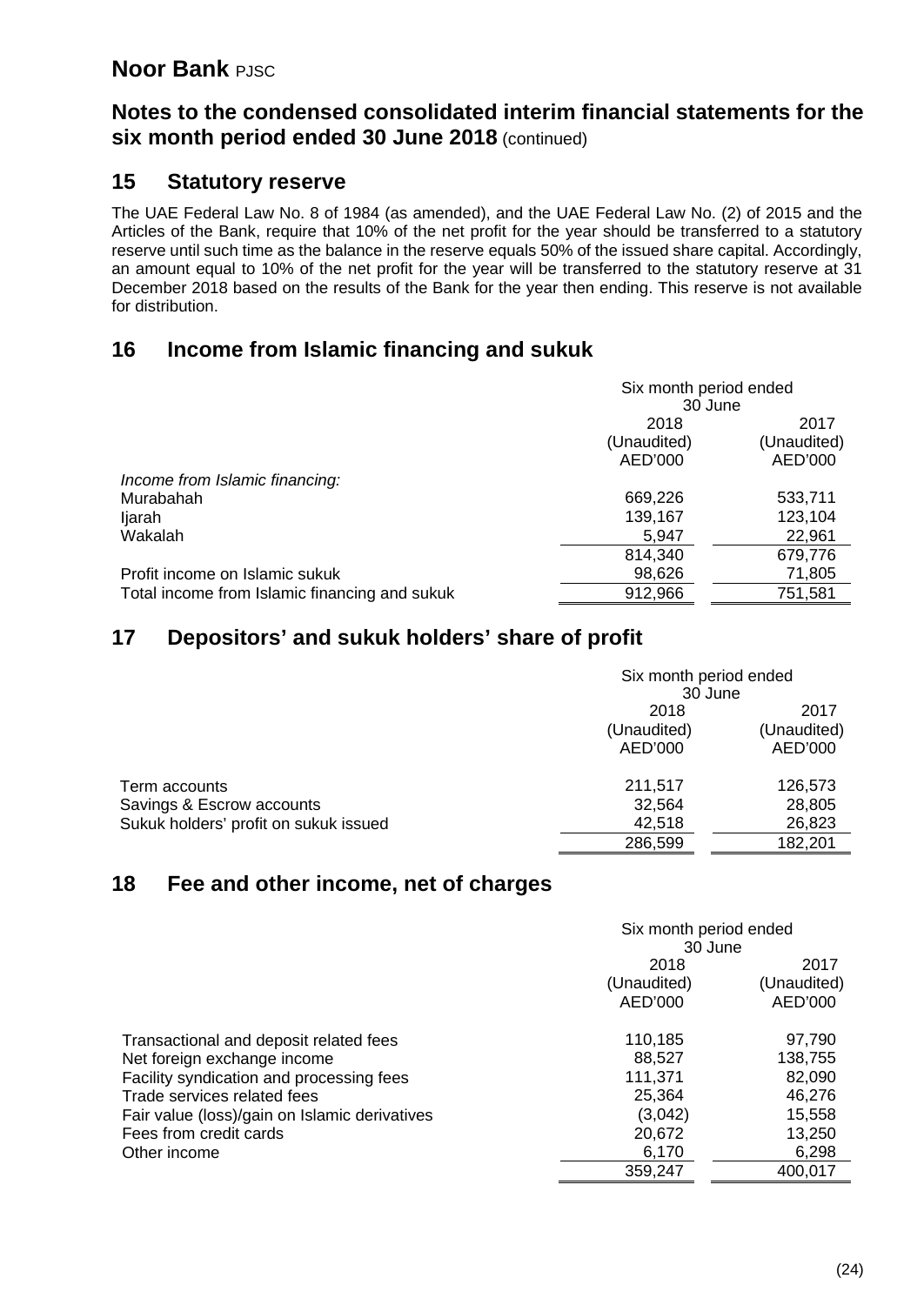**Notes to the condensed consolidated interim financial statements for the six month period ended 30 June 2018** (continued)

# **19 Gain on investments in Islamic sukuk**

|                          |             | Six month period ended |  |
|--------------------------|-------------|------------------------|--|
|                          | 30 June     |                        |  |
|                          | 2018        | 2017                   |  |
|                          | (Unaudited) | (Unaudited)            |  |
|                          | AED'000     | AED'000                |  |
| At FVPL                  | (2, 355)    | 23,096                 |  |
| At FVOCI - realised gain | 5,690       | 24,898                 |  |
|                          | 3,335       | 47,994                 |  |
|                          |             |                        |  |

# **20 Impairment charge on financial assets, net**

|                                                                                                                                    | Six month period ended<br>30 June |                     |
|------------------------------------------------------------------------------------------------------------------------------------|-----------------------------------|---------------------|
|                                                                                                                                    | 2018<br>(Unaudited)               | 2017<br>(Unaudited) |
| Impairment charge on financial assets, financing<br>commitments and financial guarantee contracts, net of<br>reversals/recoveries: | AED'000                           | AED'000             |
| Due from banks                                                                                                                     | 2,336                             |                     |
| Investments in Islamic financing instruments                                                                                       | 313,252                           | 463,330             |
| Investments in Islamic sukuk at amortised cost                                                                                     | (129)                             |                     |
| Investments in Islamic sukuk at FVOCI                                                                                              | 3,239                             |                     |
| Financing commitments and financial guarantee contracts                                                                            | 2,414                             |                     |
|                                                                                                                                    | 321,112                           | 463.330             |

# **21 Related party balances and transactions**

The Group, in the normal course of business, enters into transactions with individuals and other business enterprises that fall within the definition of a related party as defined in IAS 24, 'Related party Disclosures' at commercial terms and profit rates. Other related parties include shareholders of the Bank and other entities controlled by the Board members of the Bank. Balances and transactions with related parties are as follows:

|                                         |         | <b>Directors</b><br>and key | <b>Associate</b><br>and other |         |
|-----------------------------------------|---------|-----------------------------|-------------------------------|---------|
|                                         | The     | management                  | related                       |         |
| As at 30 June 2018                      | parent  | personnel                   | parties                       | Total   |
|                                         | AED'000 | AED'000                     | AED'000                       | AED'000 |
| <b>Related party balances:</b>          |         |                             |                               |         |
| <b>Assets:</b>                          |         |                             |                               |         |
| Investments in Islamic financing        |         |                             |                               |         |
| instruments                             |         | 50,825                      |                               | 50,825  |
| Due from related parties                | 6,734   |                             | 16,281                        | 23,015  |
| Accrued income from Islamic financing   |         | 1,054                       |                               | 1,054   |
| Equity investments in related companies |         |                             | 26,530                        | 26,530  |
| Investment in associate                 |         |                             | 1,500                         | 1,500   |
| <b>Liabilities:</b>                     |         |                             |                               |         |
| Customer deposits                       | 20,112  | 148,743                     | 579,639                       | 748,494 |
| Due to related parties                  |         |                             | 93                            | 93      |
| Accrued depositors' share of profit     |         | 1,220                       | 2,709                         | 3,929   |
| Off-balance sheet:                      |         |                             |                               |         |
| Contingent liabilities                  |         | 75,160                      | 1,443                         | 76,603  |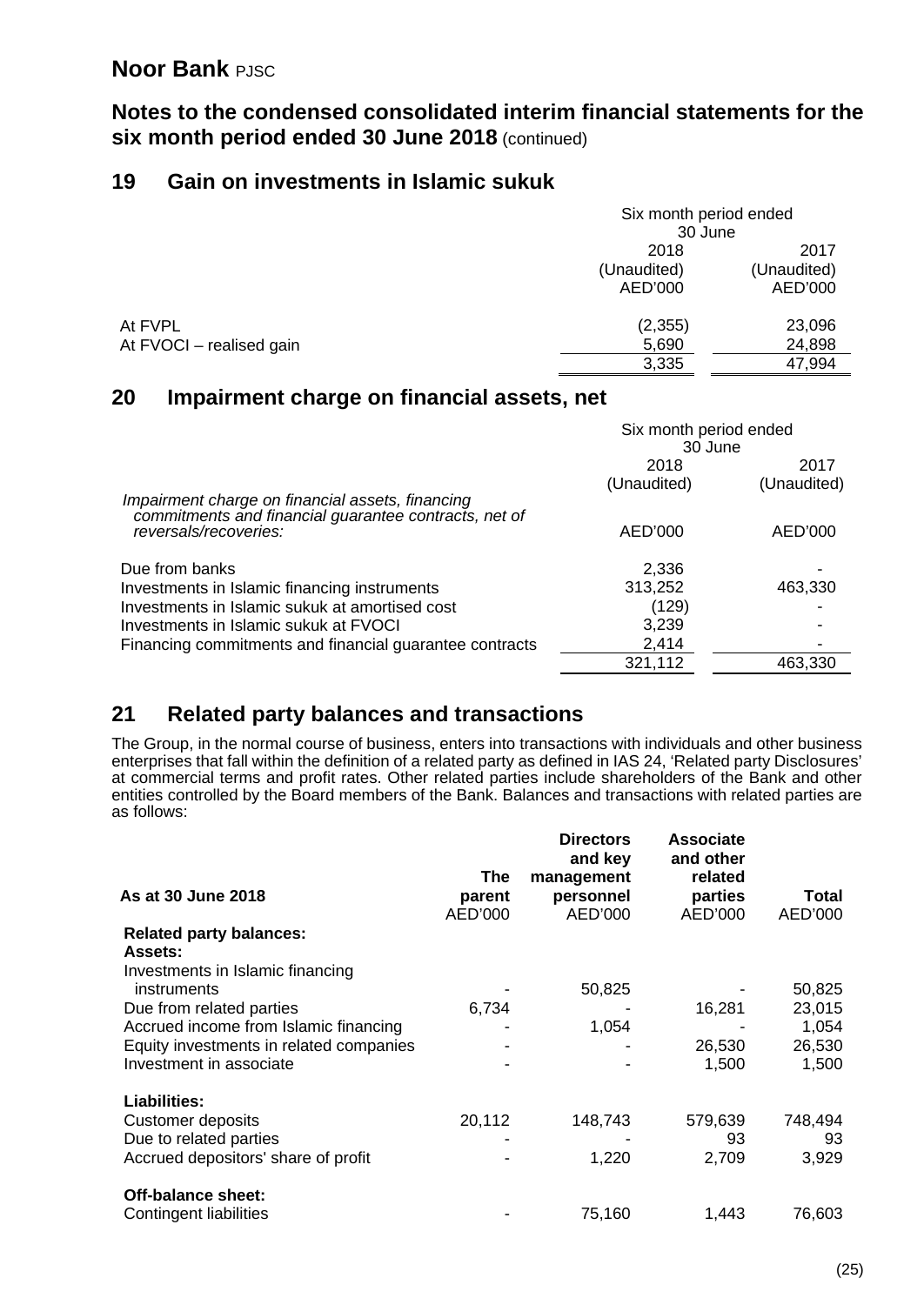# **Notes to the condensed consolidated interim financial statements for the six month period ended 30 June 2018** (continued)

# **21 Related party balances and transactions** (continued)

|                                                  |            | <b>Directors</b><br>and key | <b>Associate</b><br>and other |              |
|--------------------------------------------------|------------|-----------------------------|-------------------------------|--------------|
|                                                  | <b>The</b> | management                  | related                       |              |
| Period ended 30 June 2018                        | parent     | personnel                   | parties                       | <b>Total</b> |
|                                                  | AED'000    | AED'000                     | AED'000                       | AED'000      |
| <b>Related party transactions:</b>               |            |                             |                               |              |
| Income from Islamic financing                    |            | 995                         | 6,938                         | 7,933        |
| Depositors' share of profit                      |            | 1,414                       | 6,731                         | 8,145        |
| Staff costs recharged to the Bank                |            |                             | 47,166                        | 47,166       |
| Remuneration                                     |            | 19,197                      |                               | 19,197       |
| Fee and other income                             |            | 391                         | 35,327                        | 35,718       |
| Provision for employees' end of service          |            |                             |                               |              |
| benefits transferred to the Bank                 |            |                             | 5,256                         | 5,256        |
|                                                  |            | <b>Directors</b>            | <b>Associate</b>              |              |
|                                                  |            | and key                     | and other                     |              |
|                                                  | <b>The</b> | management                  | related                       |              |
| As at 31 December 2017                           | parent     | personnel                   | parties                       | <b>Total</b> |
|                                                  | AED'000    | AED'000                     | AED'000                       | AED'000      |
| <b>Related party balances:</b><br><b>Assets:</b> |            |                             |                               |              |
| Investments in Islamic financing                 |            |                             |                               |              |
| instruments                                      |            | 33,419                      | 226,862                       | 260,281      |
| Due from related parties                         | 379,717    |                             | 20,996                        | 400,713      |
| Accrued income from Islamic financing            |            |                             |                               |              |
| instruments                                      |            | 3,446                       | 94                            | 3,540        |
| Equity investments in related companies          |            |                             | 26,530                        | 26,530       |
| Investment in associate                          |            |                             | 1,500                         | 1,500        |
| <b>Liabilities:</b>                              |            |                             |                               |              |
| <b>Customer deposits</b>                         | 392,186    | 136,217                     | 545,123                       | 1,073,526    |
| Accrued depositors' share of profit              |            | 2,718                       | 3,159                         | 5,877        |
| Due to related parties                           |            |                             | 8,065                         | 8,065        |
| <b>Off-balance sheet:</b>                        |            |                             |                               |              |
| <b>Contingent liabilities</b>                    |            | 87,589                      | 841                           | 88,430       |
|                                                  |            | <b>Directors</b>            | <b>Associate</b>              |              |
|                                                  |            | and key                     | and other                     |              |
|                                                  | <b>The</b> | management                  | related                       |              |
| Period ended 30 June 2017                        | parent     | personnel                   | parties                       | <b>Total</b> |
|                                                  | AED'000    | AED'000                     | AED'000                       | AED'000      |
| <b>Related party transactions:</b>               |            |                             |                               |              |
| Income from Islamic financing                    | 2,902      |                             | 22,408                        | 25,310       |
| Depositors' share of profit                      |            | 1,612                       | 1,364                         | 2,976        |
| Staff costs recharged to the Bank                |            |                             | 68,751                        | 68,751       |
| Expenses recharged by the Bank                   |            |                             | 5,272                         | 5,272        |
| Remuneration                                     |            | 10,200                      |                               | 10,200       |
| Fee and other income                             | 3,768      | 18                          | 32,735                        | 36,521       |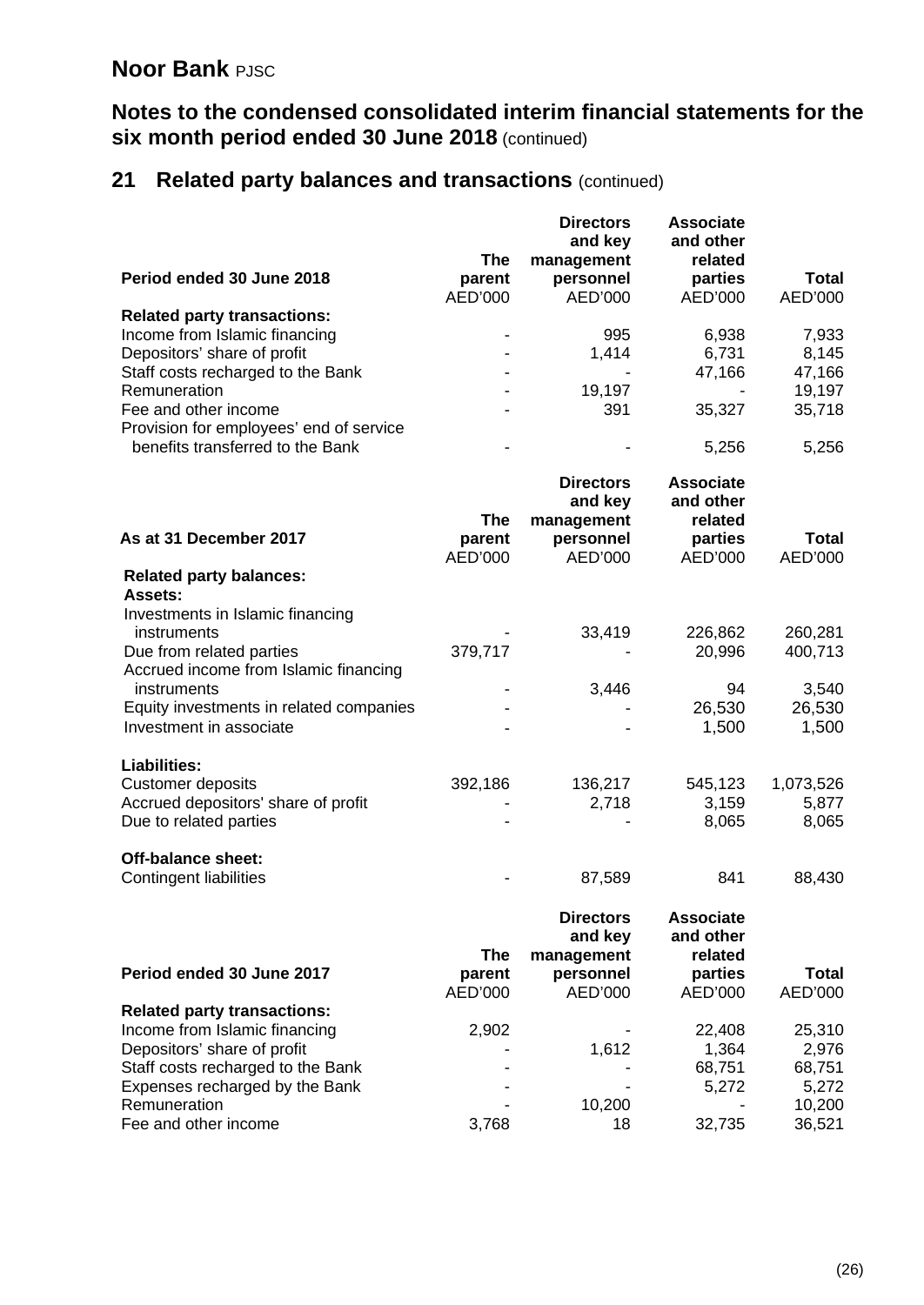# **Notes to the condensed consolidated interim financial statements for the six month period ended 30 June 2018** (continued)

## **22 Contingencies and commitments**

*(a) Contingent liabilities*

|                                          | 30 June     | 31 December |
|------------------------------------------|-------------|-------------|
|                                          | 2018        | 2017        |
|                                          | (Unaudited) | (Audited)   |
|                                          | AED'000     | AED'000     |
| Letters of credit                        | 350,048     | 368,845     |
| Guarantees                               | 2,422,269   | 2,132,572   |
| Undrawn credit commitments - Revocable   | 4,631,955   | 3,827,026   |
| Undrawn credit commitments - Irrevocable | 2,919,612   | 2,604,017   |
|                                          | 10,323,884  | 8,932,460   |

Guarantees and standby letters of credit, which represent irrevocable assurances that the Group will make payments in the event that a customer cannot meet his obligations to third parties, carry the same credit risk as financings. Documentary and commercial letters of credit, which are written undertakings by the Group on behalf of a customer authorising a third party to draw drafts on the Group up to a stipulated amount under specific terms and conditions, are collateralised by the underlying shipments of goods to which they relate and therefore have significantly less risk. Cash requirements under guarantees and standby letters of credit are considerably less than the amount of the commitment because the Group does not generally expect the third party to draw funds under the agreement.

Undrawn credit commitments represent unused portions of authorisations to extend credit in the form of financing, guarantees or letters of credit. With respect to credit risk on commitments to extend credit, the Group is potentially exposed to loss for an amount equal to the total unused commitments. However, the likely amount of loss, though not easy to quantify, is considerably less than the total unused commitments since most commitments to extend credit are contingent upon customers' maintaining specific credit standards. While there is some credit risk associated with the remainder of commitments, the risk is viewed as modest, since it results from the possibility of unused portions of finance authorisations being drawn by the customer and, second, from these drawings subsequently not being paid as due. The Group monitors the term to maturity of the credit commitments because longer term commitments generally have a greater degree of credit risk than the shorter term commitments. The total outstanding contractual amount of the commitments to extend credit does not necessarily represent future cash requirements, since many of these commitments will expire or terminate without being funded.

#### *(b) Capital commitments*

At 30 June 2018, the Group has capital commitments of AED 21.3 million (31 December 2017: AED 5.2 million) mainly relating to purchase of furniture, fixtures, computer equipment and development/upgrading of software.

# **23 Fair value hierarchy**

IFRS 13 specifies a hierarchy of valuation techniques based on whether the inputs to those valuation techniques are observable or unobservable. Observable inputs reflect market data obtained from independent sources; unobservable inputs reflect the Group's market assumptions. These two types of inputs have created the following fair value hierarchy:

- Level 1 Quoted prices (unadjusted) in an active market for identical financial instruments.
- Level 2 Valuation techniques based on observable inputs, either directly (i.e. as prices) or indirectly (i.e. derived from prices). This category includes instruments valued using: quoted market prices in active markets for similar instruments; quoted prices for identical or similar instruments in markets that are considered less than active; or other valuation techniques where all significant inputs are directly or indirectly observable from market data.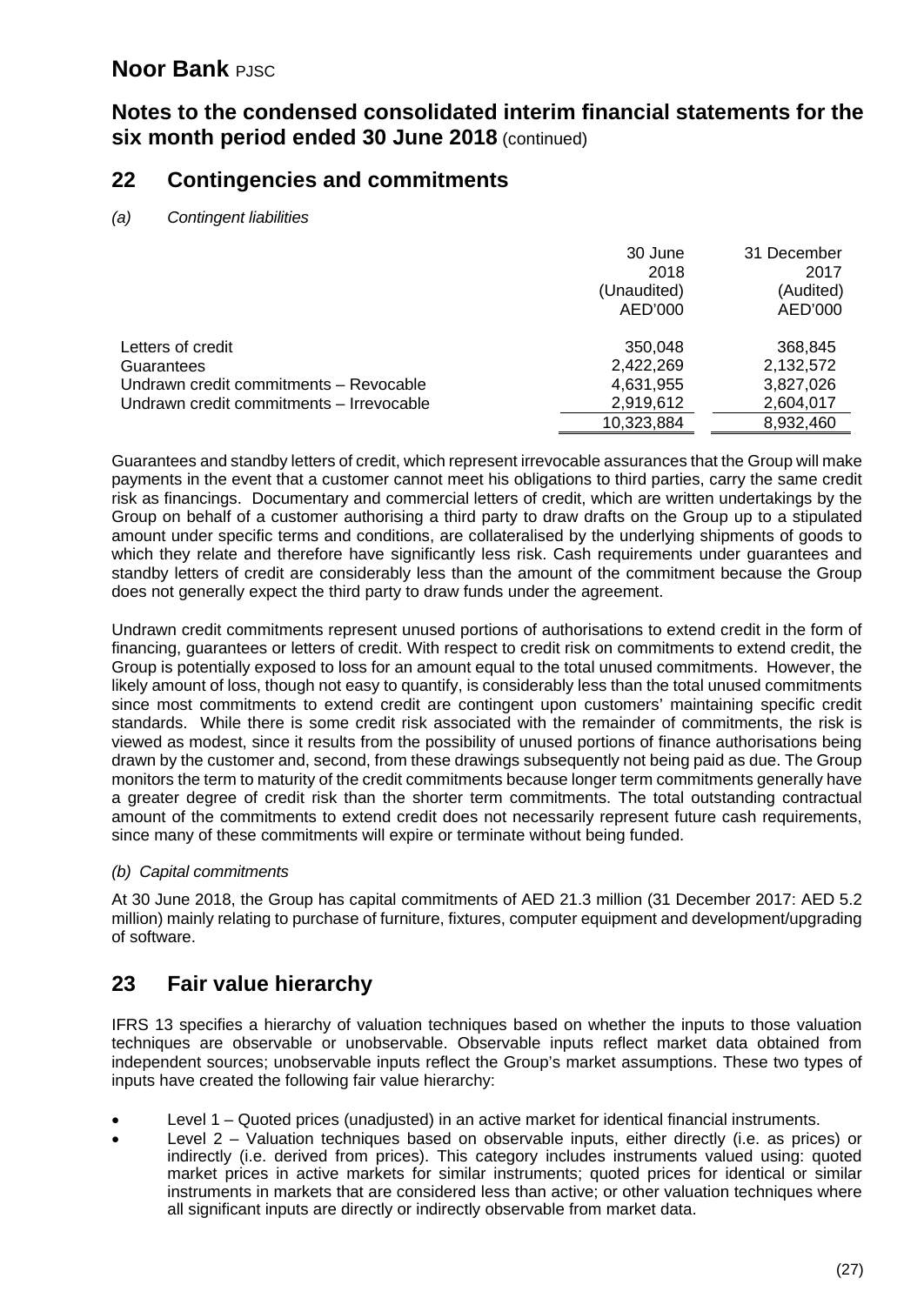## **Notes to the condensed consolidated interim financial statements for the six month period ended 30 June 2018** (continued)

## **23 Fair value hierarchy** (continued)

• Level 3 – Valuation techniques using significant unobservable inputs. This category includes all instruments where the valuation technique includes inputs not based on observable data and the unobservable inputs have a significant effect on the instrument's valuation. This category includes instruments that are valued based on quoted prices for similar instruments where significant unobservable adjustments or assumptions are required to reflect differences between the instruments.

Fair values of financial assets and financial liabilities that are traded in active markets are based on quoted market prices or dealer price quotations. For all other financial instruments the Group determines fair values using valuation techniques.

The financial instruments and non-financial assets measured at fair value as per the hierarchy are disclosed in the table below:

|                                              | Level 1   | Level 2  | Level 3  |
|----------------------------------------------|-----------|----------|----------|
|                                              | AED '000  | AED '000 | AED '000 |
| As at 30 June 2018                           |           |          |          |
| <b>Financial assets at fair value</b>        |           |          |          |
| Investments in Islamic sukuk                 |           |          |          |
| - Classified at FVOCI                        | 3,047,545 | 226,817  |          |
| - Classified at FVPL                         | 567,826   |          |          |
| Investments in Islamic financing instruments |           | 19,917   |          |
| Fair value of Islamic derivatives            |           | 5,282    |          |
|                                              | 3,615,371 | 252,016  |          |
| <b>Financial liabilities at fair value</b>   |           |          |          |
| Fair value of Islamic derivatives            |           | 21,834   |          |
|                                              |           |          |          |
| As at 31 December 2017                       |           |          |          |
| <b>Financial assets at fair value</b>        |           |          |          |
| Investments in Islamic sukuk                 |           |          |          |
| - Classified at FVOCI                        | 2,476,174 |          |          |
| - Classified at FVPL                         | 326,261   | 259,284  |          |
| Fair value of Islamic derivatives            |           | 36,218   |          |
|                                              | 2,802,435 | 295,502  |          |
| <b>Financial liabilities at fair value</b>   |           |          |          |
| Fair value of Islamic derivatives            |           | 10,556   |          |

At 30 June 2018 and 31 December 2017, the carrying value of the Group's financial assets and liabilities measured at amortised cost approximate their fair values.

The different levels for fair values of non-financial assets have been defined as follows:

- Quoted prices (unadjusted) in active markets for identical assets or liabilities (Level 1).
- Inputs other than quoted prices included within Level 1 that are observable for the asset or liability, either directly (that is, as prices) or indirectly (that is, derived from prices). For investment properties and buildings, the fair values have been derived using the sales comparison approach. Sales prices of comparable properties in close proximity are adjusted for differences in key attributes such as property size. The most significant input into this valuation approach is price per square foot. (Level 2).
- Inputs for the asset or liability that are not based on observable market data (that is, unobservable inputs) (Level 3).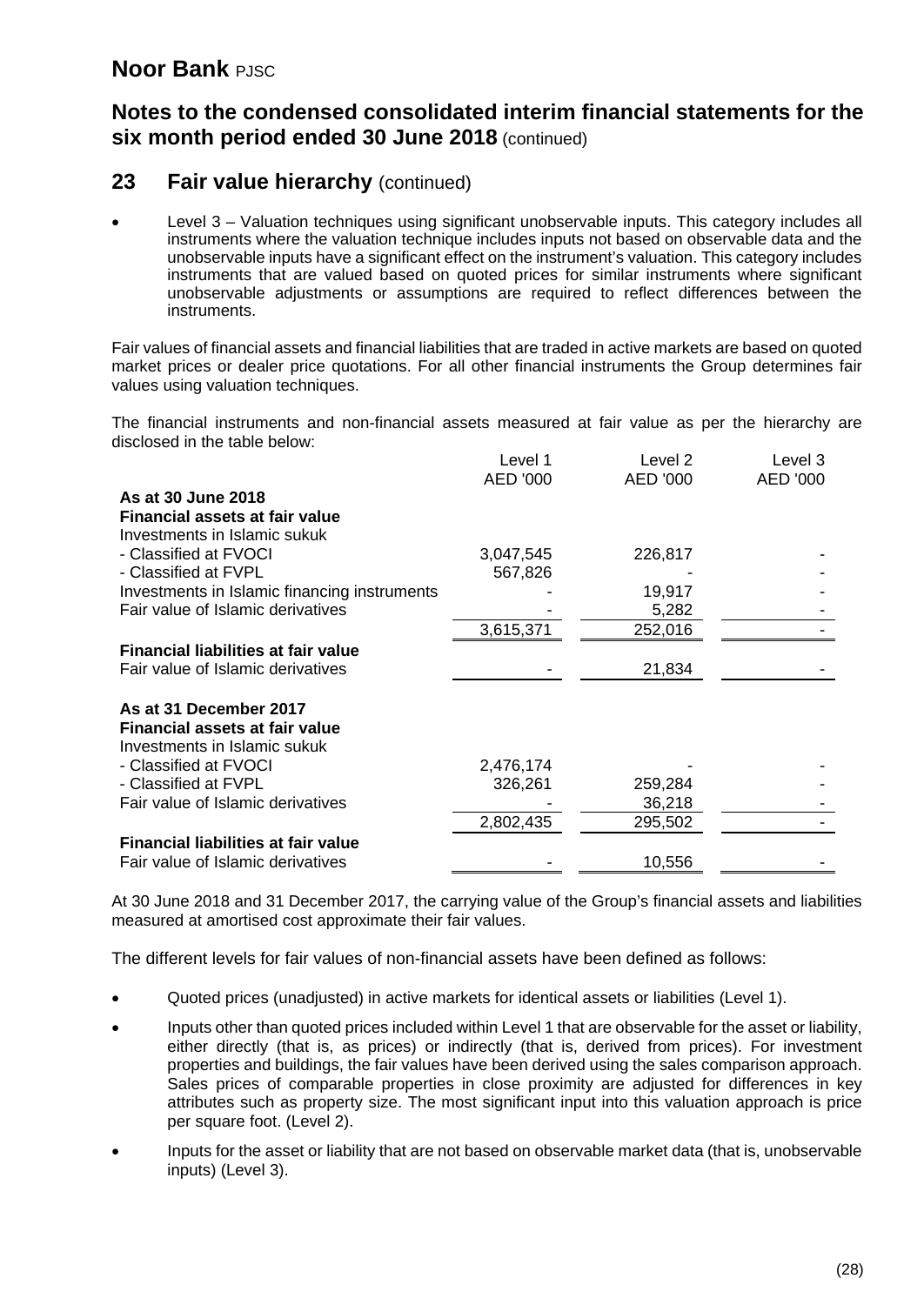# **Notes to the condensed consolidated interim financial statements for the six month period ended 30 June 2018** (continued)

## **23 Fair value hierarchy** (continued)

| As at 30 June 2018<br>Non-financial assets at fair value                                                 | Level 1<br>AED'000 | Level 2<br>AED'000                | Level 3<br>AED'000 |
|----------------------------------------------------------------------------------------------------------|--------------------|-----------------------------------|--------------------|
| Investment properties                                                                                    |                    | 1,205,673                         |                    |
| <b>Building</b>                                                                                          |                    | 120,770                           |                    |
|                                                                                                          |                    | 1,326,443                         |                    |
| As at 31 December 2017<br>Non-financial assets at fair value<br>Investment properties<br><b>Building</b> |                    | 1,178,947<br>124,937<br>1,303,884 |                    |

At 30 June 2018 and 31 December 2017, the carrying value of the Group's other assets and liabilities measured at amortised cost, approximate their fair values. There have been no transfers of financial assets and non-financial assets between Level 1 and Level 2 during the six month period ended 30 June 2018 and year ended 31 December 2017.

# **24 Financial risk management**

The Group's financial risk management objectives and policies are consistent with those disclosed in the consolidated financial statements as at and for the year ended 31 December 2017.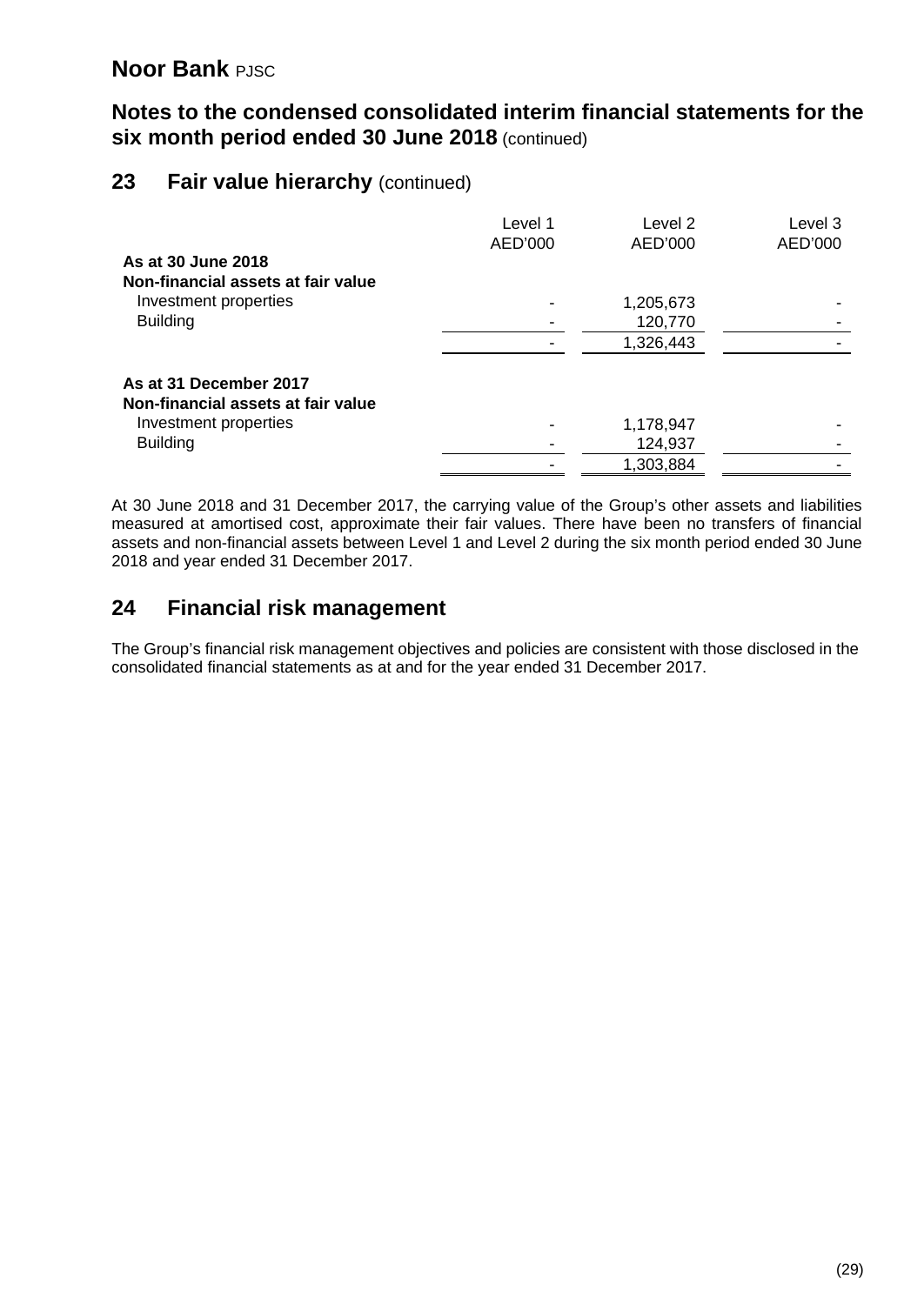## **Notes to the condensed consolidated interim financial statements for the six month period ended 30 June 2018** (continued)

## **25 Capital management and capital adequacy as per Basel III requirement**

The Group manages its capital considering both regulatory and economic capital. The Group calculates its risk asset ratio in accordance with requirements and guidelines established by the UAE Central Bank prescribing the ratio of total capital to total risk-weighted assets. This is in line with the assessment and reporting of capital adequacy ratio in accordance with the Basel III Accord.

The following are the minimum requirements:

|                             | 2018    | 2017   |
|-----------------------------|---------|--------|
| Common equity tier 1 ratio* | 8.875%  | 8.25%  |
| Tier 1 capital ratio*       | 10.375% | 9.75%  |
| Capital adequacy ratio*     | 12.375% | 11.75% |

\* Including capital conservation buffer requirement of 1.875% (2017: 1.25%).

|                                                                                                                                                      | 30 June<br>2018<br>AED'000                       | 31 December<br>2017<br>AED'000                   |
|------------------------------------------------------------------------------------------------------------------------------------------------------|--------------------------------------------------|--------------------------------------------------|
| <b>CET 1 Capital</b><br>Share capital<br>Statutory reserve<br>Retained earnings/(accumulated losses)<br>Fair value reserve on Islamic sukuk at FVOCI | 3,574,895<br>286,779<br>12,542<br>(43, 791)      | 3,574,895<br>286,779<br>40,450<br>(7, 250)       |
| <b>Additional Tier 1 (AT1) Capital</b><br>Tier 1 sukuk                                                                                               | 3,830,425<br>1,836,500                           | 3,894,874<br>1,836,500                           |
| <b>Total Tier 1 Capital</b>                                                                                                                          | 5,666,925                                        | 5,731,374                                        |
| <b>Tier 2 Capital</b><br>General provision                                                                                                           | 420,986                                          | 386,853                                          |
| <b>Total Tier 2 Capital</b>                                                                                                                          | 420,986                                          | 386,853                                          |
| <b>Total regulatory capital</b>                                                                                                                      | 6,087,911                                        | 6,118,227                                        |
| <b>Risk weighted assets</b><br>Credit risk<br>Market risk<br>Operational risk<br><b>Risk weighted assets</b>                                         | 33,678,889<br>822,778<br>2,964,434<br>37,466,101 | 30,948,232<br>269,044<br>2,964,434<br>34,181,710 |
| Common equity tier 1 ratio<br>Tier 1 capital ratio<br>Capital adequacy ratio                                                                         | 10.22%<br>15.13%<br>16.25%                       | 11.39%<br>16.77%<br>17.90%                       |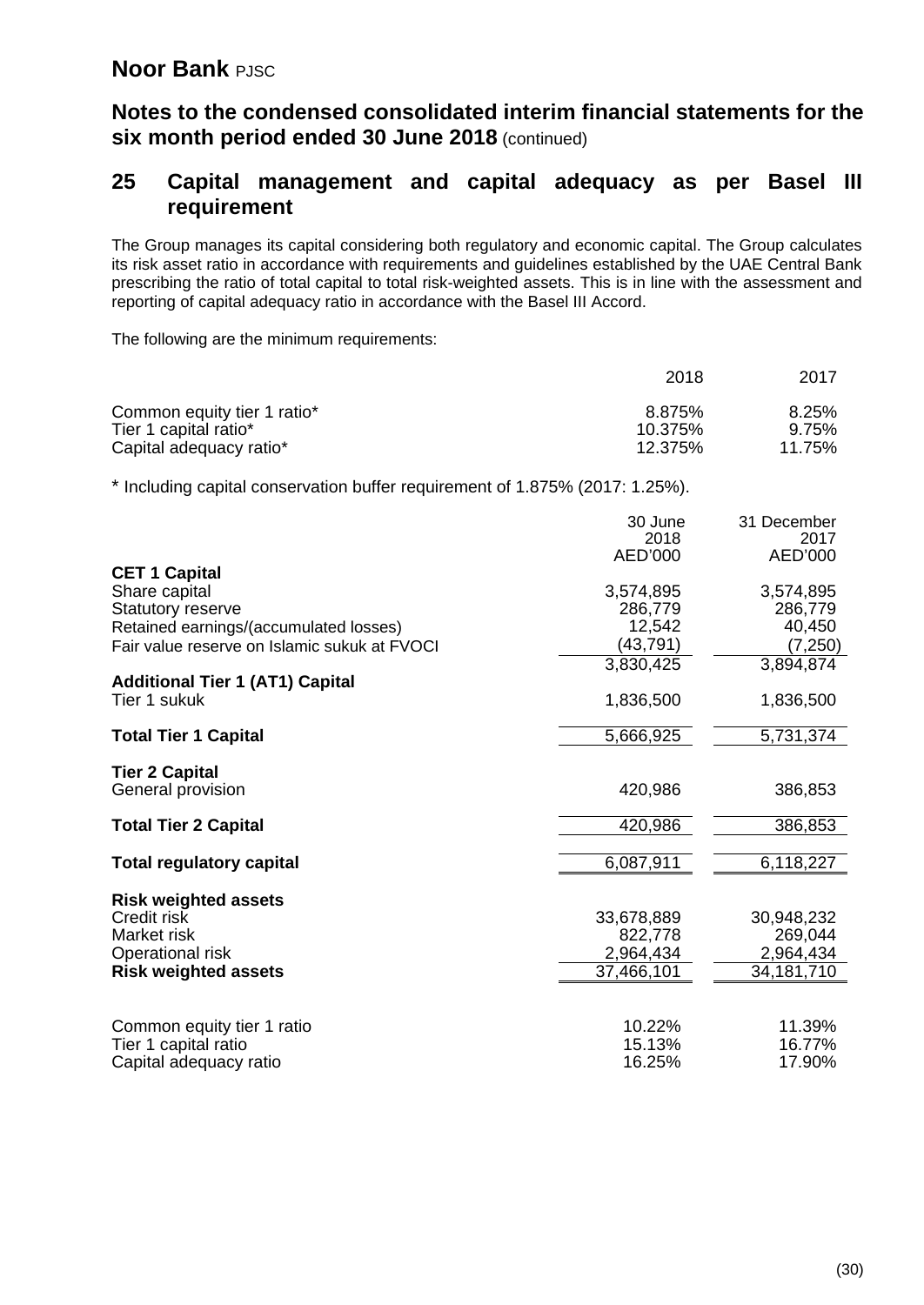# **Notes to the condensed consolidated interim financial statements for the six month period ended 30 June 2018** (continued)

# **26 Segmental reporting**

Reportable segments are identified on the basis of internal reports about the components of the Bank that are regularly reviewed by the Bank's chief operating decision makers in order to allocate resources to the segment and assess its performance. The Bank's reportable segments are organised into three major segments as follows:

- Corporate banking Principally handling financing/ trade facilities and deposit related services for medium and large sized corporate and institutional customers.
- Retail banking Principally serves individuals, high net worth customers and small sized businesses.
- Treasury and others Treasury comprises of activities to manage the Bank's overall liquidity and market risk and provides treasury services to customers. Others comprise of functions other than above core lines of business.

The accounting policies of the reportable segments are the same as the Bank's accounting policies. Segment operating income represents the profit earned by each segment without allocation of expenses and impairment charge on Islamic financing instruments.

| Six month period ended<br>30 June 2018 (Unaudited)                                     | Corporate<br>banking<br>AED'000 | Retail<br>banking<br>AED'000 | <b>Treasury</b><br>and<br>others<br>AED'000 | <b>Total</b><br>AED'000 |
|----------------------------------------------------------------------------------------|---------------------------------|------------------------------|---------------------------------------------|-------------------------|
| Net income from Islamic financing and<br>sukuk<br>Fee and other income, net of charges | 282,103<br>142,327              | 222,321<br>186,991           | 121,943<br>33,264                           | 626,367<br>362,582      |
| Total income                                                                           | 424,430                         | 409,312                      | 155,207                                     | 988,949                 |
| Total expenses<br>Operating profit before impairment<br>charge on financial assets     |                                 |                              |                                             | (346,960)<br>641,989    |
| Impairment charge on financial assets,<br>net<br>Profit for the period                 |                                 |                              |                                             | (321,112)<br>320,877    |
| As at 30 June 2018 (Unaudited)<br>Segment assets                                       | 23,514,897                      | 10,660,278                   | 11,417,214                                  | 45,592,389              |
| Segment liabilities                                                                    | 18,755,077                      | 12,560,484                   | 8,492,461                                   | 39,808,022              |